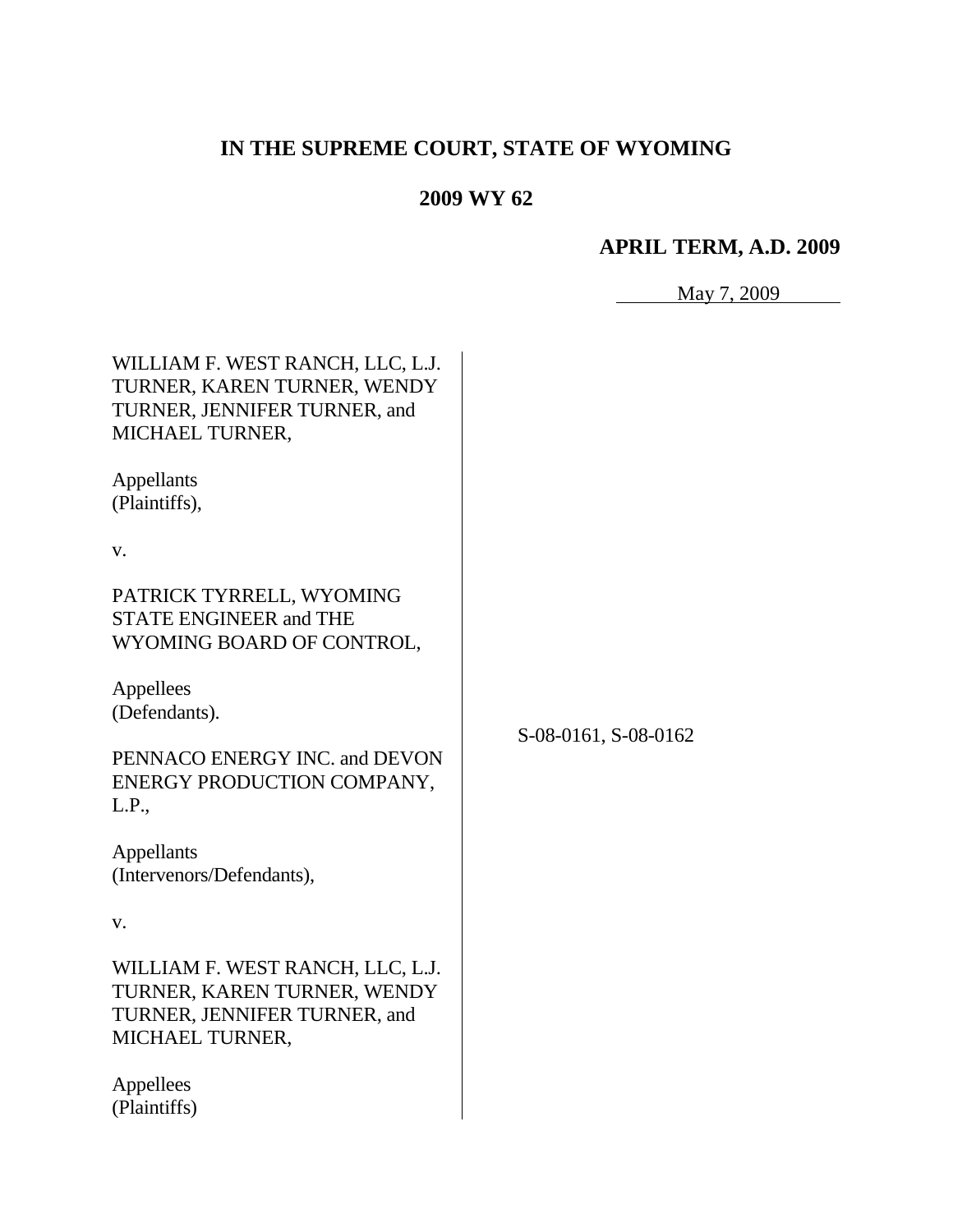and

#### PATRICK TYRRELL, WYOMING STATE ENGINEER and THE WYOMING BOARD OF CONTROL,

Appellees (Defendants).

#### *Appeal from the District Court of Laramie County* The Honorable Peter G. Arnold, Judge

## *Representing Appellants Case No. S-08-0161 and Appellees Case No. S-08-0162:*

Kate M. Fox and J. Mark Stewart of Davis & Cannon, LLP, Cheyenne, Wyoming; Sarah Klahn of White & Jankowski, Denver, Colorado. Argument by Ms. Fox.

#### *Representing Appellants Case No. S-08-0162:*

Brent R. Kunz of Hathaway & Kunz, P.C., Cheyenne, Wyoming; John C. Martin of Patton Boggs LLP, Washington, D.C.; Scott P. Klosterman and Margo Harlan-Sabec of Williams, Porter, Day & Neville, P.C., Casper, Wyoming. Argument by Mr. Martin.

#### *Representing Appellees Case Nos. S-08-0161 and S-08-0162:*

Bruce A. Salzburg, Wyoming Attorney General; Jay Jerde, Deputy Attorney General; Peter K. Michael, Senior Assistant Attorney General; Marion Yoder, Senior Assistant Attorney General. Argument by Ms. Yoder.

### **Before VOIGT, C.J., and GOLDEN, HILL, KITE, and BURKE, JJ.**

**NOTICE: This opinion is subject to formal revision before publication in Pacific Reporter Third. Readers are requested to notify the Clerk of the Supreme Court, Supreme Court Building, Cheyenne, Wyoming 82002, of typographical or other formal errors so correction may be made before final publication in the permanent volume.**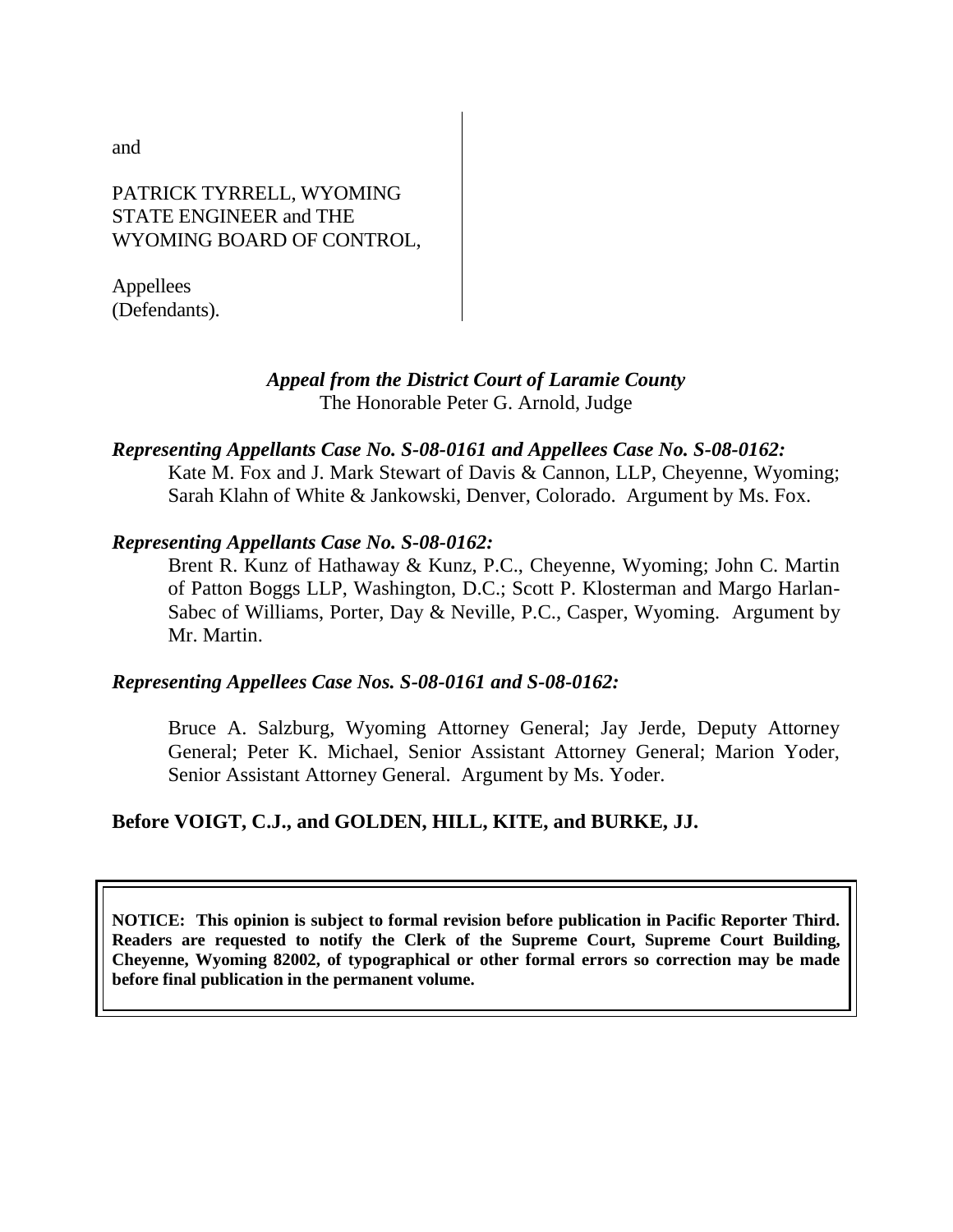### **KITE, Justice.**

[¶1] William F. West Ranch, LLC (West) and the Turners (Turner) appeal the district court's determination that it did not have jurisdiction over their declaratory judgment action challenging the Wyoming State Engineer's and Wyoming Board of Control's (hereinafter referred to collectively as "the State") administration of underground water produced and stored as part of the process of extracting coal bed methane (CBM). The district court concluded that the plaintiffs had not presented a justiciable controversy because the issues were currently being considered by the legislative and executive branches of state government.

[¶2] We affirm the district court's ruling on the motion to dismiss, although on different grounds. In order for a controversy to be justiciable, the plaintiffs must allege a sufficient tangible interest and that the judicial decision they request will have a practical effect on that interest. A justiciable controversy does not exist under the Declaratory Judgments Act if the plaintiffs are asking for a declaration to remedy someone else's problem or a potential future problem that is not certain to occur. West and Turner have failed to allege a connection between a specific constitutional or statutory obligation with which the State has failed to comply and a particular harm they, as individuals, have suffered or will certainly suffer in the future. As such, they have not shown that a judicial declaration requiring the State to undertake a particular function will have a practical effect on them. In addition, a declaratory judgment is not available when the questions should initially be decided by an administrative agency. West and Turner have not utilized available administrative processes to resolve many of their concerns.

[¶3] CBM producers Pennaco Energy, Inc. (Pennaco) and Devon Energy Production Company, L.P. (Devon) contest the district court's ruling that only conditionally allowed them to intervene in the declaratory judgment action. Given our affirmance of the district court's dismissal of this case, Pennaco's and Devon's appellate arguments regarding their right to intervene are moot and need not be considered.

### **ISSUE**

[¶4] The parties state various issues on appeal. However, the following issue is dispositive:

> Have the plaintiffs sufficiently articulated any justiciable claim under Wyoming's Declaratory Judgments Act?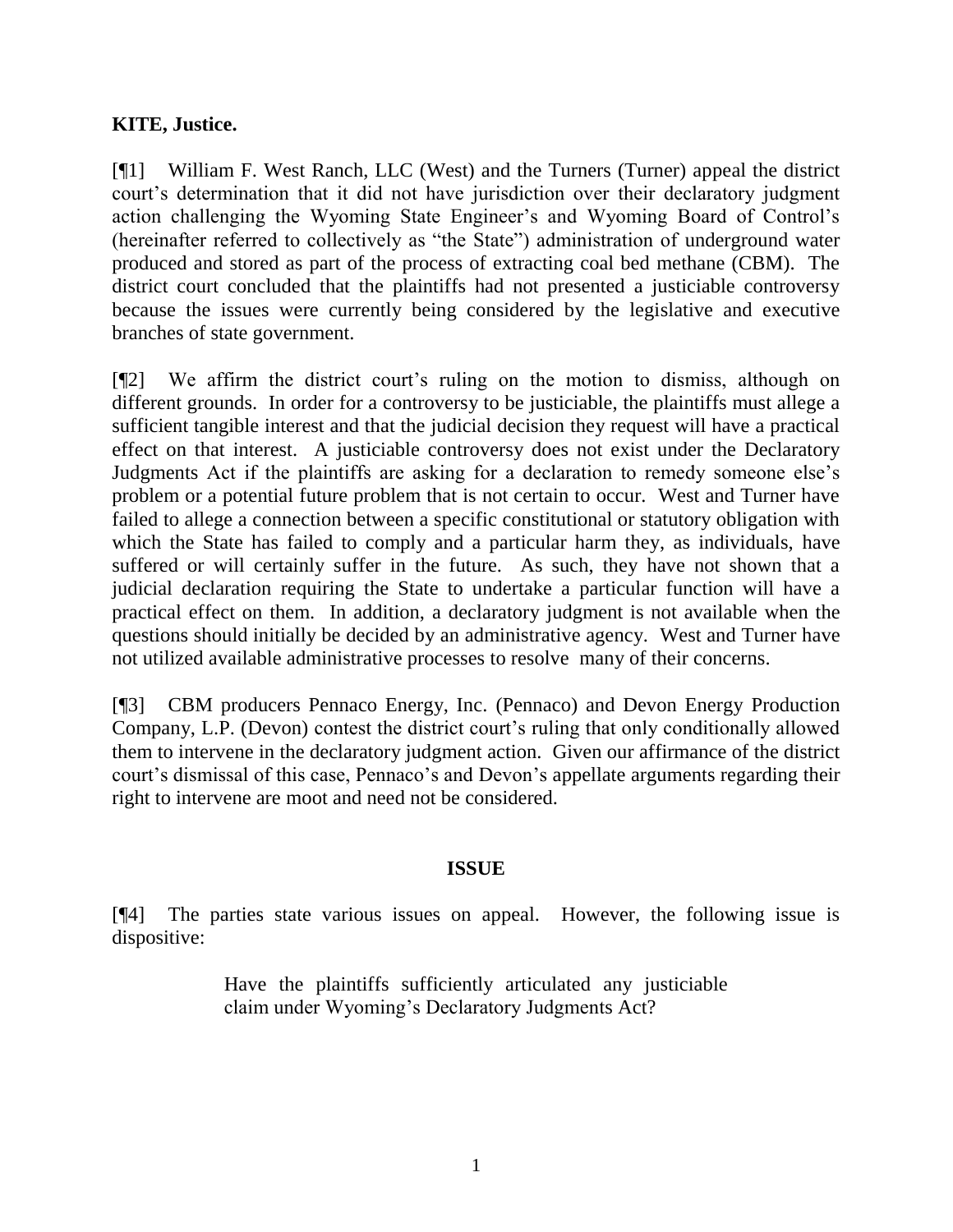#### **FACTS**

[¶5] The Powder River Basin in northeastern Wyoming has, in recent years, been a rich source of CBM production. In order to extract CBM, the producer must remove underground water from the coal seam, resulting in the production of large quantities of water. Producers must obtain a groundwater well permit from the State Engineer before they may drill a well to dewater the coal. In addition, if they are going to store the produced water in a reservoir, producers must obtain a reservoir permit from the State Engineer.

[¶6] West and Turner own property affected by CBM water production. On June 14, 2007, they filed a complaint and petition for declaratory judgment in the district court, which they later amended. The plaintiffs broadly claimed the State is not regulating CBM water production in compliance with Wyoming's constitution or statutes and that their property has been damaged by CBM water.<sup>1</sup> The State filed a motion to dismiss the complaint arguing West and Turner "intend this to be a public interest lawsuit" and they had not alleged individual harms that would be remedied by their requested relief. The State also maintained that a judicial decision in accordance with the plaintiffs' declaratory judgment complaint would invade the provinces of the legislative and executive branches of government and thereby violate the separation of powers doctrine.

[¶7] Pennaco and Devon filed motions to intervene in the action, claiming a judicial decision in the plaintiffs' favor would impair their rights because they own CBM leases in Wyoming and hold many water well and reservoir permits issued by the State. The district court conditionally granted their motions to intervene, allowing intervention in the event it denied the State's motion to dismiss.

<sup>&</sup>lt;sup>1</sup> West and Turner attached three documents to their complaint, including: 1) the Interim Report from the Wyoming Coal Bed Natural Gas Water Management Task Force (2006), which concluded:

a. The State Engineer has determined that water production for CBM extraction is a beneficial use.

b. The current regulatory structure is inadequate to protect downstream landowners; and

c. The State Engineer lacks specific authority to regulate quantity of water discharge;

<sup>2)</sup> The State Engineer's "Guidance: CBM/Ground Water Permits" dated March 2004 which instructs applicants: a groundwater appropriation application must be submitted and approved before drilling of a well may commence; the application must include the amount of ground water to be withdrawn in gallons per minute and acre feet per year; and if the applicant plans to store CBM water in a reservoir, a reservoir permit must be obtained; and 3) the State Engineer's Revised Interim Policy memo for administering CBM by-product water dated April 26, 2004, which discusses impoundment of CBM water in reservoirs, both on and off channel, and specifies that CBM water placed in reservoirs is put to beneficial use by: a) inactive – evaporation or infiltration; or b) active—discharging for specific uses.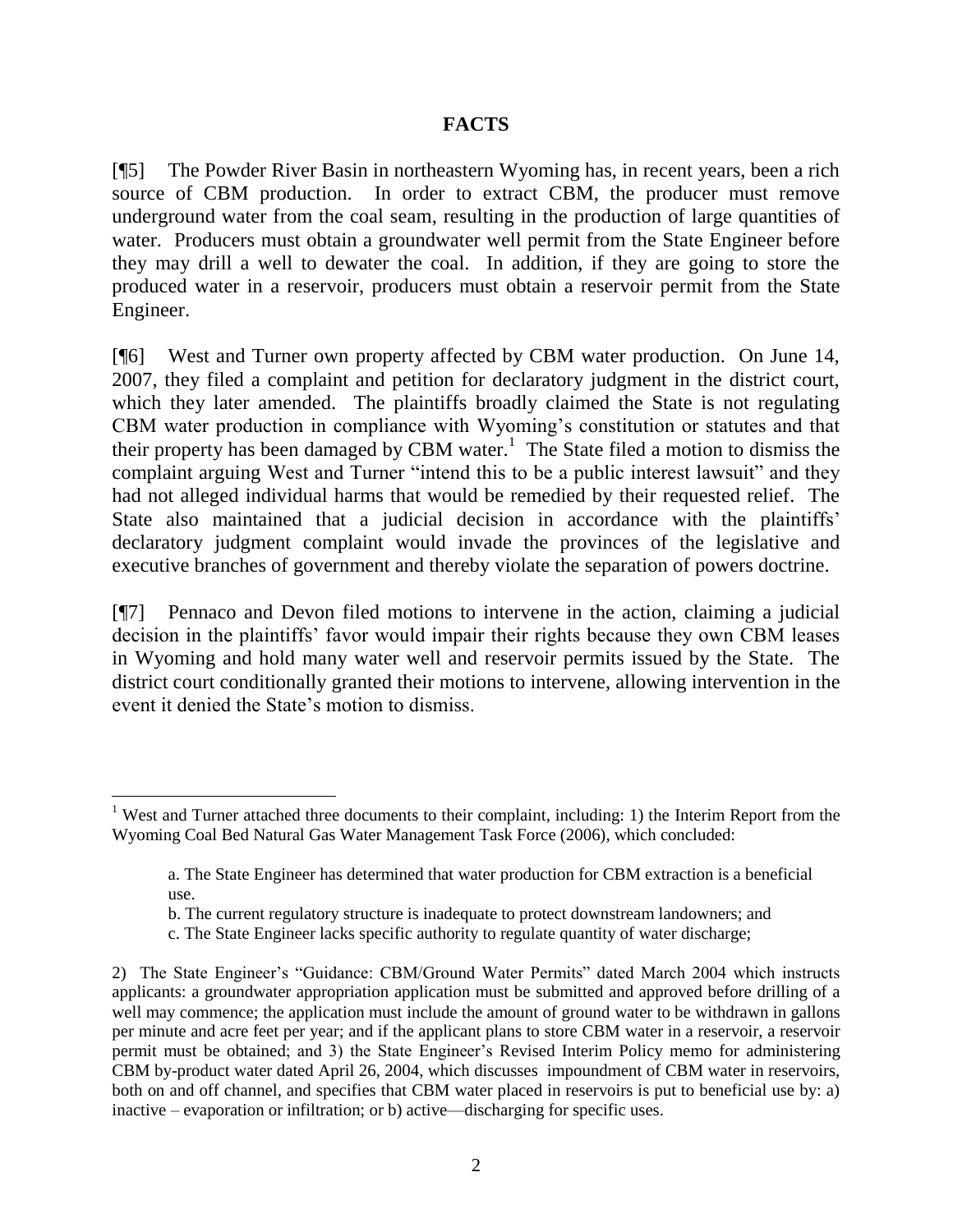[¶8] Concluding there was no justiciable controversy because the legislative and executive branches were currently working on the regulation of CBM water, the district court granted the State's motion to dismiss. West and Turner appealed from the dismissal order in Case No. S-08-161, and Pennaco and Devon appealed from the court's conditional intervention order in Case No. S-08-162.

#### **STANDARD OF REVIEW**

[¶9] We review the threshold question of jurisdiction *de novo*. *Heilig v. Wyo. Game and Fish Comm'n,* 2003 WY 27, ¶ 8, 64 P.3d 734, 737 (Wyo. 2003). When determining jurisdiction in a declaratory judgment action, "we examine the policies underlying both the Uniform Declaratory Judgments Act and the doctrine of justiciability to determine if this is a proper case for judicial action.‖ *Reiman Corp. v. City of Cheyenne,* 838 P.2d 1182, 1185 (Wyo. 1992). In reviewing dismissal of a complaint for want of jurisdiction, ―we focus on the allegations contained in the complaint and liberally construe them in the light most favorable to the plaintiff." *Cox v. City of Cheyenne*, 2003 WY 146, ¶ 7, 79 P.3d 500, 504-05 (Wyo. 2003). Consistent with the concept of "notice pleading" incorporated in W.R.C.P. 8, if the allegations contained in the complaint "admit of any possibility that they may be the 'proper subject of relief,'" we will not deprive the plaintiff of the opportunity to litigate its claims on the merits. *Martinez v. Associates Financial Servs. Co.,* 891 P.2d 785, 788 (Wyo. 1995). However, liberal construction of the pleadings does not "'excuse omission of that which is material and necessary in order to entitle [one to] relief." *Id.* at 790, quoting *Sump v. City of Sheridan*, 358 P.2d 637, 642 (Wyo. 1961).

#### **DISCUSSION**

#### *1. Jurisdiction*

#### *a. Uniform Declaratory Judgments Act*

[¶10] Our starting place for determining jurisdiction is the Uniform Declaratory Judgments Act, Wyo. Stat. Ann. §§ 1-37-101 through 1-37-115 (LexisNexis 2007). Section 1-37-102 establishes the scope of the act: "Courts of record within their respective jurisdictions may declare rights, status and other legal relations whether or not further relief is or could be claimed." Section 1-37-114 emphasizes the remedial purposes of the act: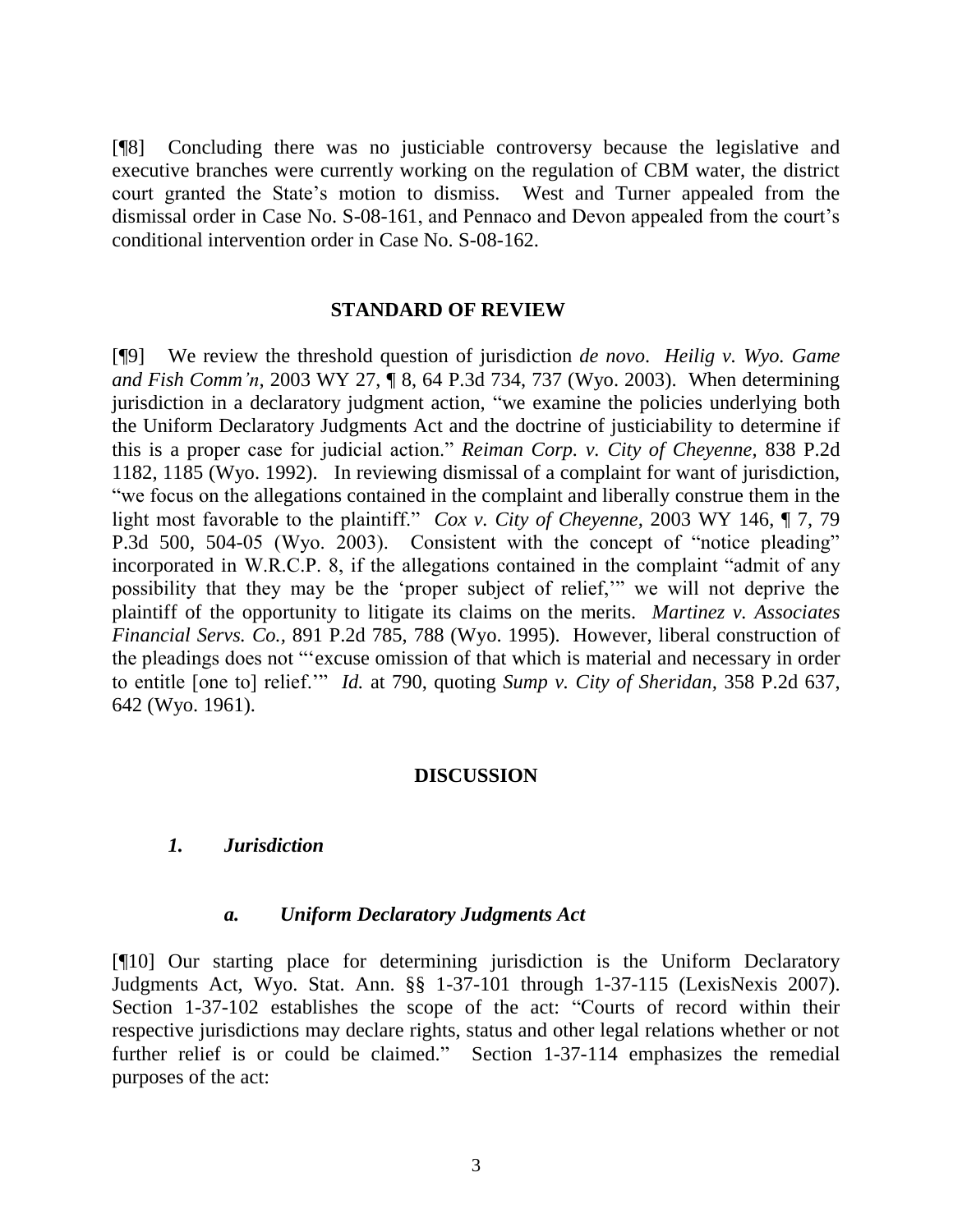The Uniform Declaratory Judgments Act is remedial. Its purpose is to settle and to afford relief from uncertainty and insecurity with respect to legal relations, and is to be liberally construed and administered.

[¶11] The Declaratory Judgments Act does not, however, extend the jurisdiction of the courts. *Reiman,* 838 P.2d at 1185-86. Section 1-37-103 defines the rights which may be subject to declaration under the act and the parties who may seek a declaration of their rights:

> Any person interested under a deed, will, written contract or other writings constituting a contract, or whose rights, status or other legal relations are affected by the Wyoming constitution or by a statute, municipal ordinance, contract or franchise, may have any question of construction or validity arising under the instrument determined and obtain a declaration of rights, status or other legal relations.

*See also*, *Barber v. City of Douglas,* 931 P.2d 948, 951 (Wyo. 1997). Thus, under the relevant statutes, in order for a court to have jurisdiction over a declaratory judgment action, the "right" to be declared must fall within the scope of the act and the plaintiff must be an "interested" person. *Cox*, ¶ 8, 79 P.3d at 505.

> The "requirement of an 'interest' captures the basic doctrine that there must be a justiciable controversy before relief will be granted.‖ *Barber v. City of Douglas*, 931 P.2d 948, 951 (Wyo.1997). Generically, a justiciable controversy is defined as a controversy fit for judicial resolution. *Reiman Corp. v. City or Cheyenne*, 838 P.2d 1182, 1186 (Wyo.1992). Many doctrines are encompassed within the concept of justiciability including standing, ripeness, and mootness. *Id*.

*Id.*, **[9, 79 P.3d at 505.** 

 $\overline{a}$ 

[¶12] In *Brimmer v. Thomson,* 521 P.2d 574, 578 (Wyo. 1974), we adopted a four-part test for determining whether a party presents a justiciable controversy to maintain a declaratory judgment action in Wyoming.<sup>2</sup>

 $2$  The State relies heavily on federal law in arguing that the plaintiffs do not present a justiciable controversy. Wyoming jurisprudence as to the requirements for presenting a justiciable declaratory judgment action is well developed. Consequently, we will rely on state precedent rather than federal law in resolving this case. Nevertheless, our law is, in many respects, consistent with federal law. For example, in *Allen v. Wright,* 468 U.S. 737, 104 S.Ct. 3315, 82 L.Ed.2d 556 (1984), the United States Supreme Court reviewed the U.S. Constitution Art. 3,  $\S$  1 "case or controversy" requirement. The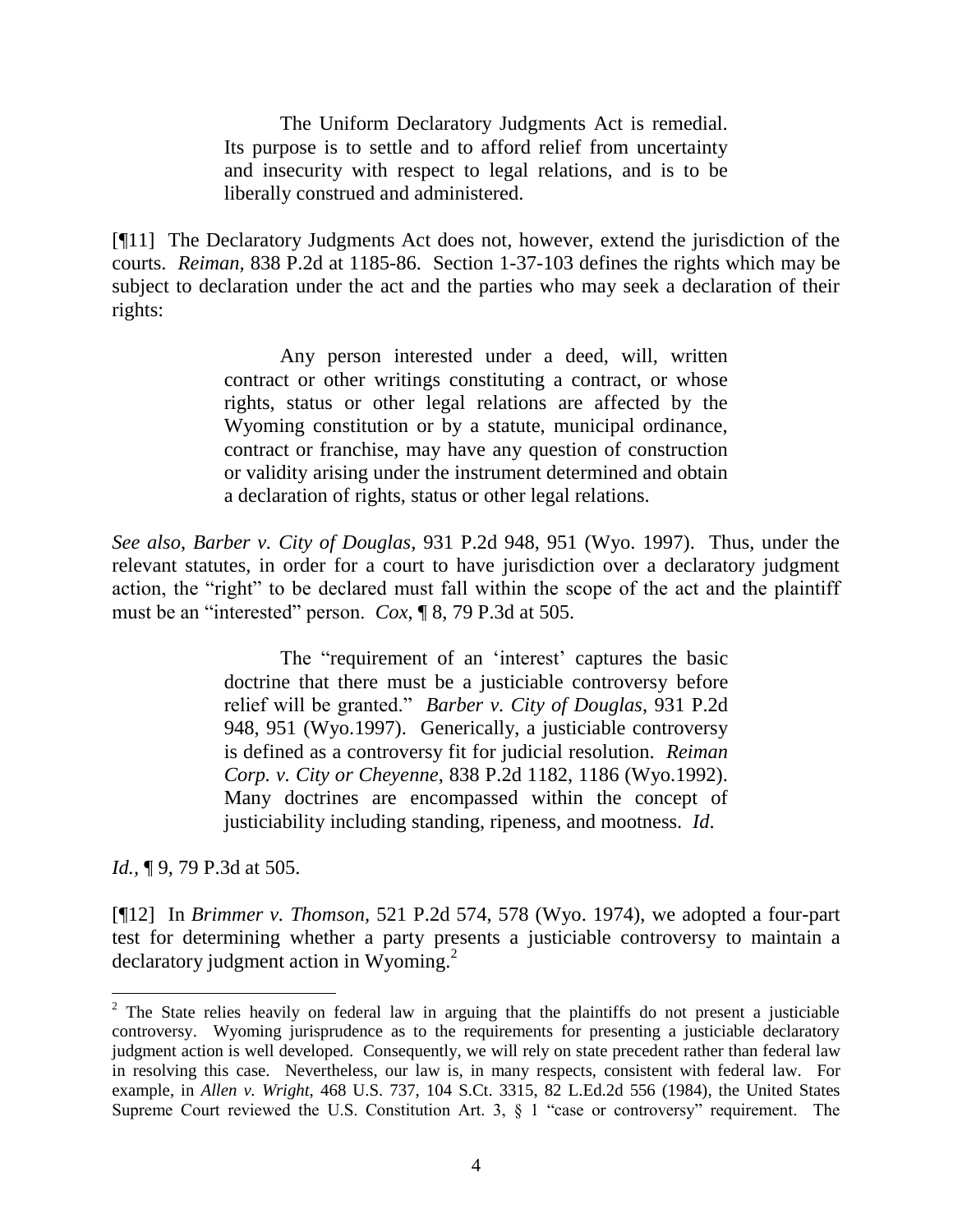- 1. The parties have existing and genuine, as distinguished from theoretical, rights or interests.
- 2. The controversy must be one upon which the judgment of the court may effectively operate, as distinguished from a debate or argument evoking a purely political, administrative, philosophical or academic conclusion.
- 3. It must be a controversy the judicial determination of which will have the force and effect of a final judgment in law or decree in equity upon the rights, status or other legal relationships of one or more of the real parties in interest, or, wanting these qualities to be of such great and overriding public moment as to constitute the legal equivalent of all of them.
- 4. The proceedings must be genuinely adversary in character and not a mere disputation, but advanced with sufficient militancy to engender a thorough research and analysis of the major issues.

*Cox,* ¶ 10, 79 P.3d at 505, quoting *Reiman,* 838 P.2d at 1186.

 $\overline{a}$ 

[¶13] Our case law provides guidance on applying these factors and establishes the parameters of what constitutes a justiciable claim under the Declaratory Judgments Act. In *White v. Board of Land Comm'rs*, 595 P.2d 76, 79 (Wyo. 1979), we held "the Declaratory Judgments Act gives the courts no power to determine future rights or anticipated disputes or controversies." Instead, the plaintiffs must present an existing and genuine controversy to the court in order for it to have jurisdiction to render a declaratory judgment. *Id*. When the Board of Land Commissioners had previously issued a decision giving state land lessees (the Whites) the right to meet the highest bid and acquire state land slated for public auction by the Board and that agency decision was not appealed,

Supreme Court ruled that the plaintiffs, who were parents of black children, had alleged an injury when they claimed the IRS's allowance of tax exempt status to racially segregated private schools diminished their children's ability to receive an education in a racially integrated school. However, the plaintiffs did not have standing to maintain the action because they could not trace the governmental conduct to the alleged injury. *Id.* at 757. The federal "traceability" analysis is similar to our requirement that a decision of the court must be one that can effectively operate on the parties. In other words, if the plaintiff's injury is not traceable to the governmental action, then a court decision on the legality of the action will not effectively terminate the controversy. *See also*, *Mountain West Farm Bureau Mutual Ins. Co., v. Hallmark Ins. Co.,* 561 P.2d 706, 710 (Wyo. 1977) (noting the similarities between Wyoming and federal law as to the "actual controversy" requirement).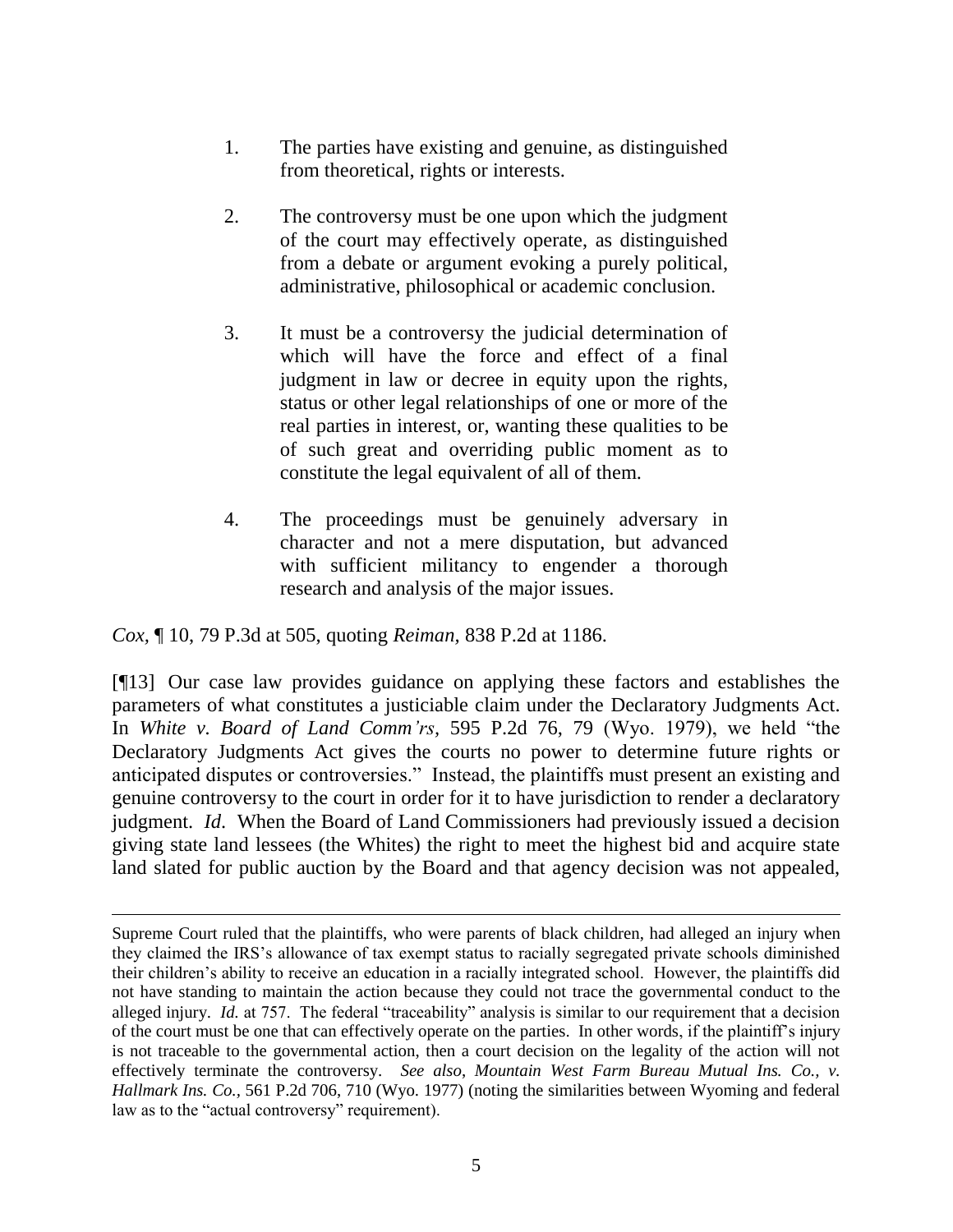this Court held the Board could not seek a judicial decision on the validity of its action. We concluded the Board's complaint seeking a declaratory judgment was simply "a request for legal advice and opinion" as to the effect of the agency's action because there was no guarantee that the Whites would exercise their right to meet the highest bid after the auction. *Id.* at 80.

[¶14] In contrast, *Rocky Mountain Oil & Gas Ass'n v. State,* 645 P.2d 1163 (Wyo. 1982), established that a justiciable controversy did exist where the oil and gas producers challenged rules and regulations promulgated by the Environmental Quality Council for the disposal of water from oil production activities as being in excess of its statutory powers. *Id.* at 1166-69. Although the plaintiffs apparently had not applied for a permit to dispose of water from their oil production activities when they initiated their declaratory judgment action, the rules required "immediate and present action" by the plaintiffs. We concluded the plaintiffs had standing because a judicial ruling on the issues presented would effectively terminate a controversy. *Id.* 

[¶15] The distinction between *Rocky Mountain* and *White* is instructive*.* The *Rocky Mountain* plaintiffs affirmatively alleged that they were required to seek permits under the challenged regulations and, consequently, would certainly be affected by the agency action in the very near future. However, there was no such certainty that an actual controversy would develop in *White*. *See also*, *Brimmer,* 521 P.2d 574 (ruling that the court had jurisdiction to render a declaration as to the ability of incumbent state senators to run for the office of governor, even though they had not yet filed as candidates, because they alleged their intent to do so).

[¶16] *Budd v. Bishop,* 543 P.2d 368 (Wyo. 1975) did not explicitly apply the justiciable controversy factors; however, that case provides a useful discussion of the requirements for alleging an affected interest for a declaratory judgment in the context of water law. Budd challenged the constitutionality of the Surplus Water Law and the State Engineer's interpretation and application of the law. This Court concluded that Budd could not maintain his challenge because he did not assert that he owned any rights affected by the statute.

> [A] party who asserts the violation of a constitutional provision by a legislative enactment must show an adverse effect upon his rights. No one is entitled to present a claim that a particular statute is unconstitutional as to other persons or classes of persons, but he must demonstrate injury to his own rights.

*Id.* at 371-72 (citations omitted).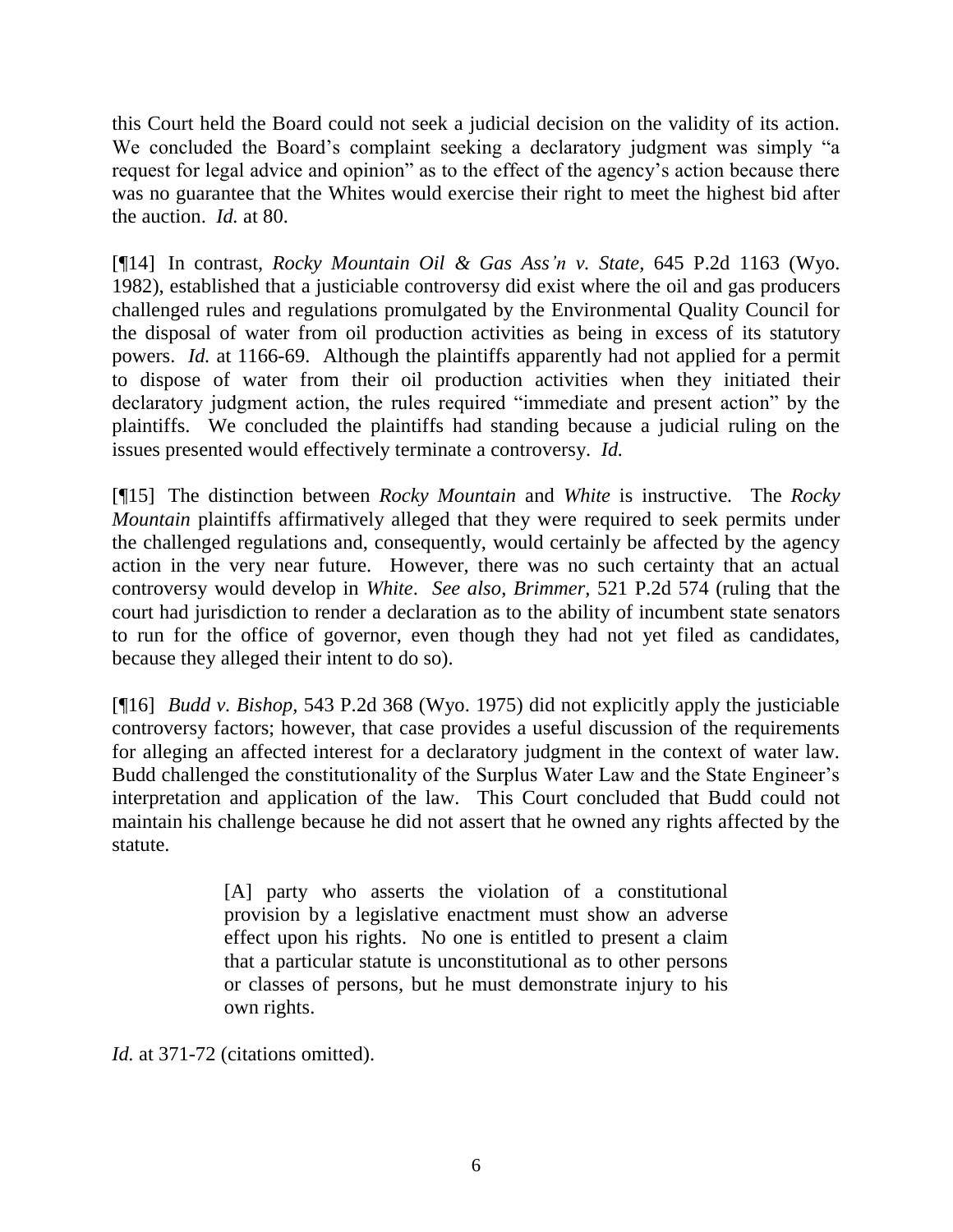[¶17] *Mountain West Farm Bureau Mut. Ins. Co. v. Hallmark Ins. Co.,* 561 P.2d 706 (Wyo. 1977), provides another example of the failure of a plaintiff to allege an impact on its interests sufficient to sustain a declaratory judgment action. In that case, the parties each issued liability insurance for activities on rodeo grounds. *Id.* at 707. Mountain West sought a declaration as to the rights and liabilities of the parties for an accident on the grounds. It did not, however, place its insurance policy in the record. This Court held that the trial court lacked jurisdiction to render a judgment under the Declaratory Judgments Act because, in the absence of the policy being made part of the record, Mountain West's rights were theoretical. *Id.* at 711-12. "[A] controversy must be demonstrated in which the parties have a real as distinguished from a theoretical concern.‖ *Id.* at 709.

[¶18] Similarly, this Court ruled long ago in *Anderson v. Wyo. Dev. Co.,* 154 P.2d 318, 341-42 (Wyo. 1944), that in order for a declaratory judgment to lie, it must be based upon an actual and existing disagreement.

> ―This court, even under the provisions of the Uniform Declaratory Judgments Act, should not undertake to decide or declare the rights or status of parties upon a state of facts which is future, contingent, and uncertain."

*Id.* at 341 (quoting *Tanner v. Boynton Lumber Co.,* 129 A. 617, 619 (N.J. Eq. 85, 1925)).

[¶19] In addition, declaratory judgment is not available in administrative cases when the question should initially be decided by the agency. An agency created by the legislature to perform a specific function is considered to have special expertise. *Rissler & McMurry Co. v. State*, 917 P.2d 1157, 1160-61 (Wyo. 1996). Honoring the administrative process is especially important in cases requiring fact finding or application of discretion by the agency. *See*, *Wyo. Dep't of Revenue v. Exxon Mobil Corp.,* 2007 WY 21, ¶ 18, 150 P.3d 1216, 1223 (Wyo. 2007). This Court discussed the rationale behind this concept in *Rocky Mountain,* 645 P.2d at 1168 (citations omitted):

> Where the action would result in a prejudging of issues that should be decided in the first instance by an administrative body, it should not lie. This is because, if it be otherwise, all decisions by the several agencies could be bypassed, and the district court would be administering the activities of the executive branch of the government.

[¶20] Applying this underlying principle, we ruled in *Bonnie M. Quinn Revocable Trust v. SRW, Inc.,* 2004 WY 65, ¶¶ 6-11, 91 P.3d 146, 148-49 (Wyo. 2004), that the plaintiffs had the obligation to seek zoning relief through the board of county commissioners before they could maintain an action seeking a declaration that the zoning laws required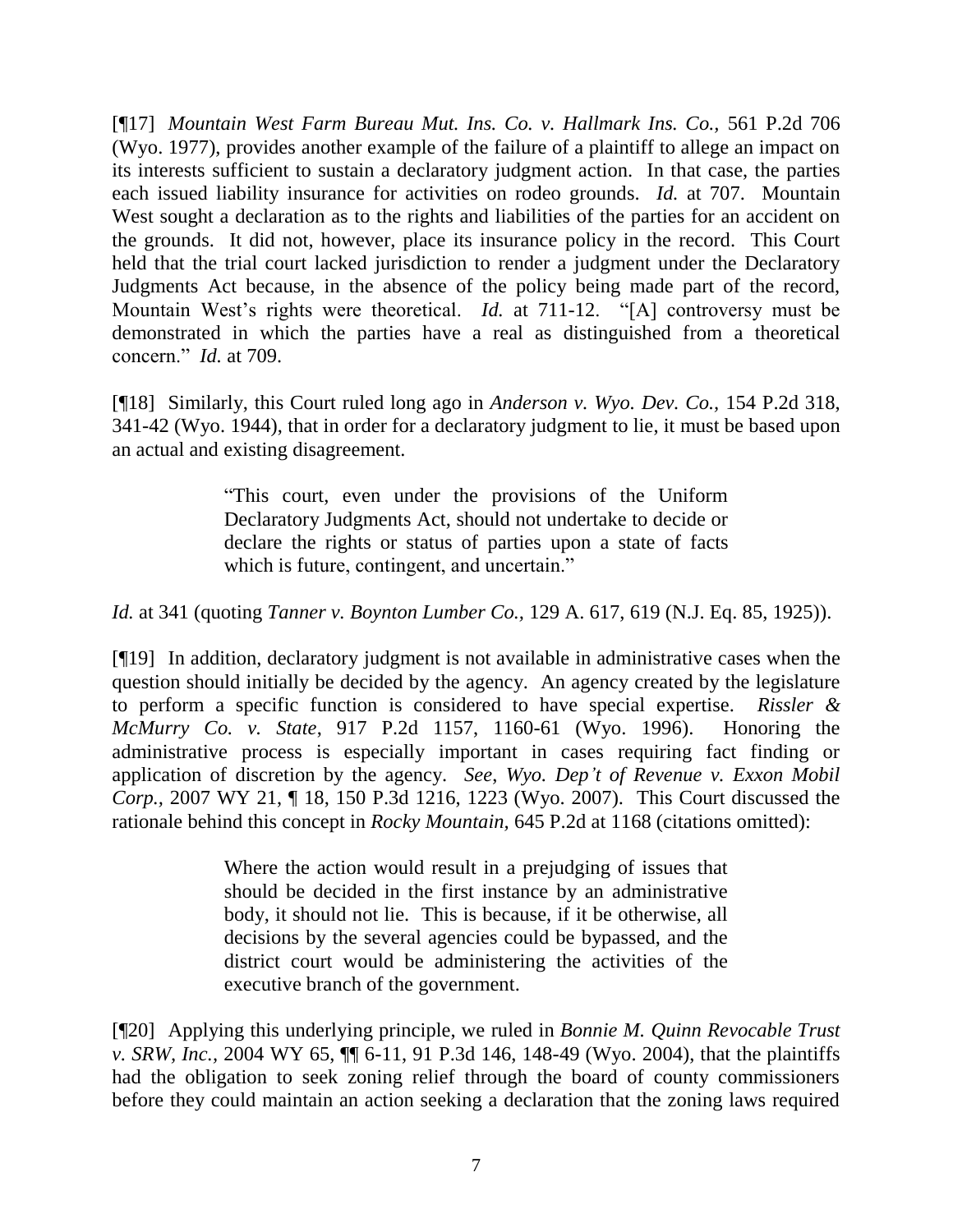the defendants to apply for and obtain a conditional use permit prior to drilling for minerals on the Quinn property.

## *b. West's and Turner's Declaratory Judgment Complaint*

[¶21] To determine whether West and Turner have alleged a justiciable controversy, we start with the four causes of action set out in their amended complaint. Their allegations are extensive and somewhat vague, and we summarize them as follows:

1. The State has violated the Wyoming Constitution by failing to consider the "public interest" and "all the various interests involved" when administering CBM water.<sup>3</sup> In addition, the plaintiffs allege generally that the State has violated their right to due process. We assume they are referring to their assertion in the "Facts Common to All Claims" section of the complaint that the State does not provide "neighboring landowners" such as Plaintiffs" with notice and an opportunity to be heard before issuing permits. $4$ 

2. The State has violated Wyoming statutes in administering CBM water by failing to protect the public interest in issuing CBM permits<sup>5</sup> and to determine the amount

- Wyo. Const. Art. 8,  $\S$  1: "The water . . . within the boundaries of the state, are hereby declared to be the property of the state."
- Wyo. Const. Art. 8, § 3: "Priority of appropriation for beneficial use shall give the better right. No appropriation shall be denied except when such denial is demanded by the public interests."
- Wyo. Const. Art. 1, § 31: "Water being essential to industrial prosperity, of limited amount, and easy of diversion from its natural channels, its control must be in the state, which, in providing for its use, shall equally guard all the various interests involved."

<sup>4</sup> The plaintiffs also assert, without explanation, that the State's actions amount to an unconstitutional exercise of absolute and arbitrary power. They do not provide any cogent argument on this assertion in their appellate brief; thus, we will not consider it. *Pittard v. Great Lakes Aviation,* 2007 WY 64, ¶ 44, 156 P.3d 964, 976 (Wyo. 2007).

 $<sup>5</sup>$  The plaintiffs point to the following statutes in support of their claims:</sup>

- Wyo. Stat. Ann. § 41-3-931 (LexisNexis 2007): If the State Engineer finds granting of application for a well would not be in public's water interest, then he may deny it.
- Wyo. Stat. Ann. § 41-4-503 (LexisNexis 2007):

 $\overline{a}$ 

―[I]t shall be the duty of the state engineer to approve all applications made in proper form, which contemplate the application of the water to a beneficial use and where the proposed use does not tend to impair the value of existing rights,

<sup>&</sup>lt;sup>3</sup> The plaintiffs refer to the following constitutional provisions in support of their first cause action: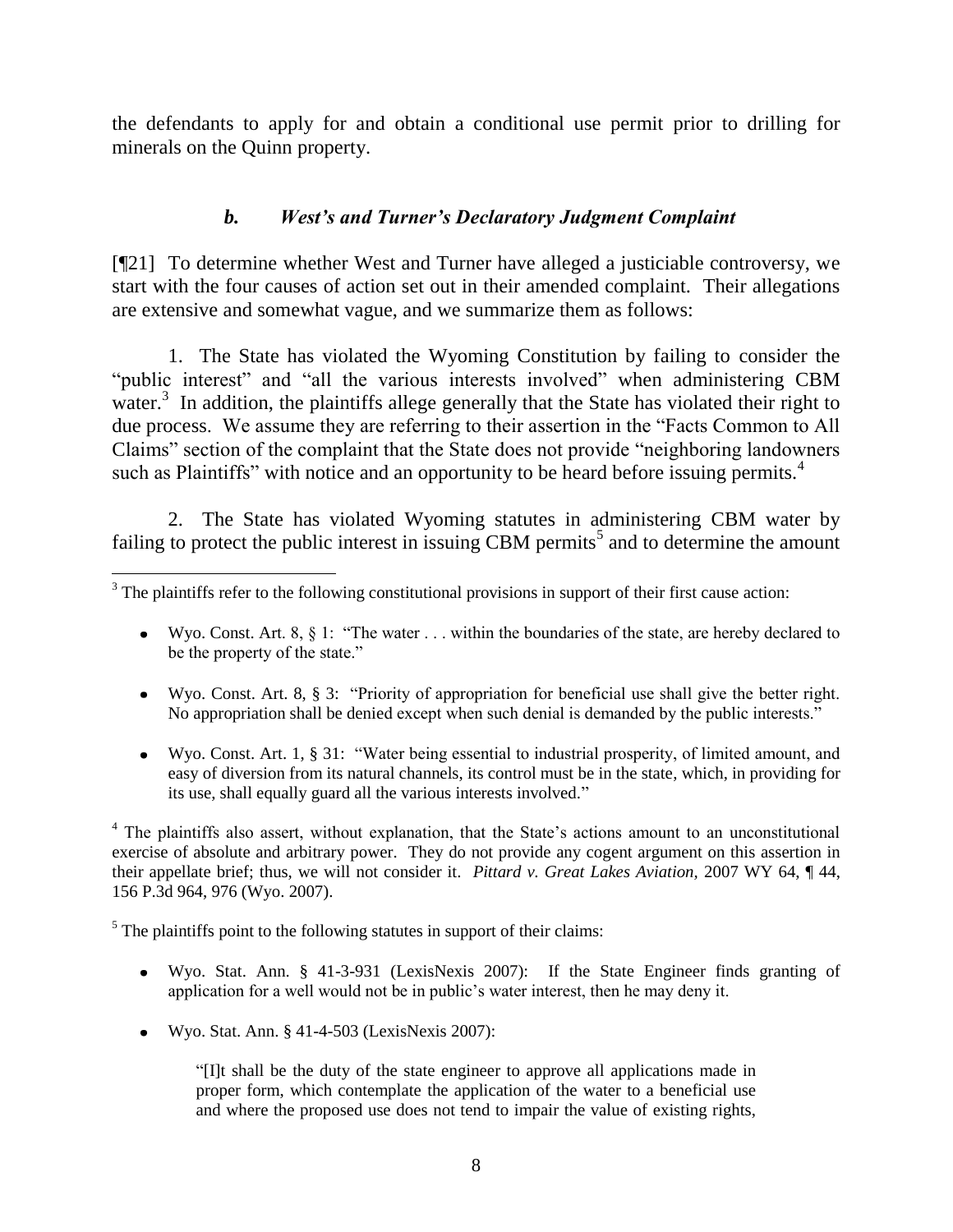of water which may be withdrawn from groundwater wells and placed in reservoirs in accordance with the concepts of beneficial use and prevention of waste.<sup>6</sup> West and Turner also claim that the State has abdicated its statutory duty to adjudicate and inspect wells and reservoirs.<sup>7</sup>

> or be otherwise detrimental to the public welfare. But where there is no unappropriated water in the proposed source of supply, or where the proposed use conflicts with existing rights, or threatens to prove detrimental to the public interest, it shall be the duty of the state engineer to reject such application and refuse to issue the permit asked for."

Wyo. Stat. Ann.  $\S$  41-3-933 (LexisNexis 2007): "The state engineer may issue any permits subject to such conditions as he may find to be in the public interest."

 $6$  The plaintiffs refer to the following provisions in support of their claims:

 $\overline{a}$ 

- Wyo. Stat. Ann. § 41-3-101 (LexisNexis 2007): Beneficial use is limit of a water right.
- Wyo. Stat. Ann. § 41-3-909(a) (LexisNexis 2007): It is the policy of the state to conserve underground water resources and the state engineer and board of control are charged with requiring well owners to prevent waste of underground water either above or below surface.
- Wyo. Stat. Ann. § 41-4-502 (LexisNexis 2007): The State Engineer has the duty to examine applications to make sure they contain necessary information including the "amount of the proposed beneficial use."

<sup>7</sup> The plaintiffs cite to Wyo. Stat. Ann. § 41-3-935 (LexisNexis 2007) in support of their claim:

(b) Adjudication of all ground water rights except stock watering and domestic uses of ground water referenced in W.S. 41-3-907 shall proceed upon completion of the work according to the terms of the permit and the recording on forms furnished by the state engineer of such information as is deemed necessary concerning the works, and the filing of a map signed by a Wyoming licensed professional engineer or land surveyor, showing the location of the well and the point or points of use. The state engineer or his authorized representative shall inspect the works, the lands irrigated or other uses being made of the water upon receipt of the map**.** The adjudication of stock watering and domestic uses of ground water referenced in W.S. 41-3-907 may be initiated by the state engineer or the appropriator of record and will not require the filing of a map signed by a Wyoming licensed professional engineer or land surveyor, showing the location of the well and the points and areas of use or require the inspection by the state engineer or his authorized representative of the works, the lands irrigated or other uses being made of the water unless, in the discretion of the state engineer, such procedures are deemed necessary and appropriate. At this time the board may consider for adjudication the ground water rights upon proof of beneficial use being submitted by the appropriator.

(c) Adjudication shall proceed in the same manner prescribed for the adjudication of surface water appropriations once the state engineer or his authorized representative has reported his findings to the board. A ground water appropriation attaches to the land for irrigation, or for such other purposes or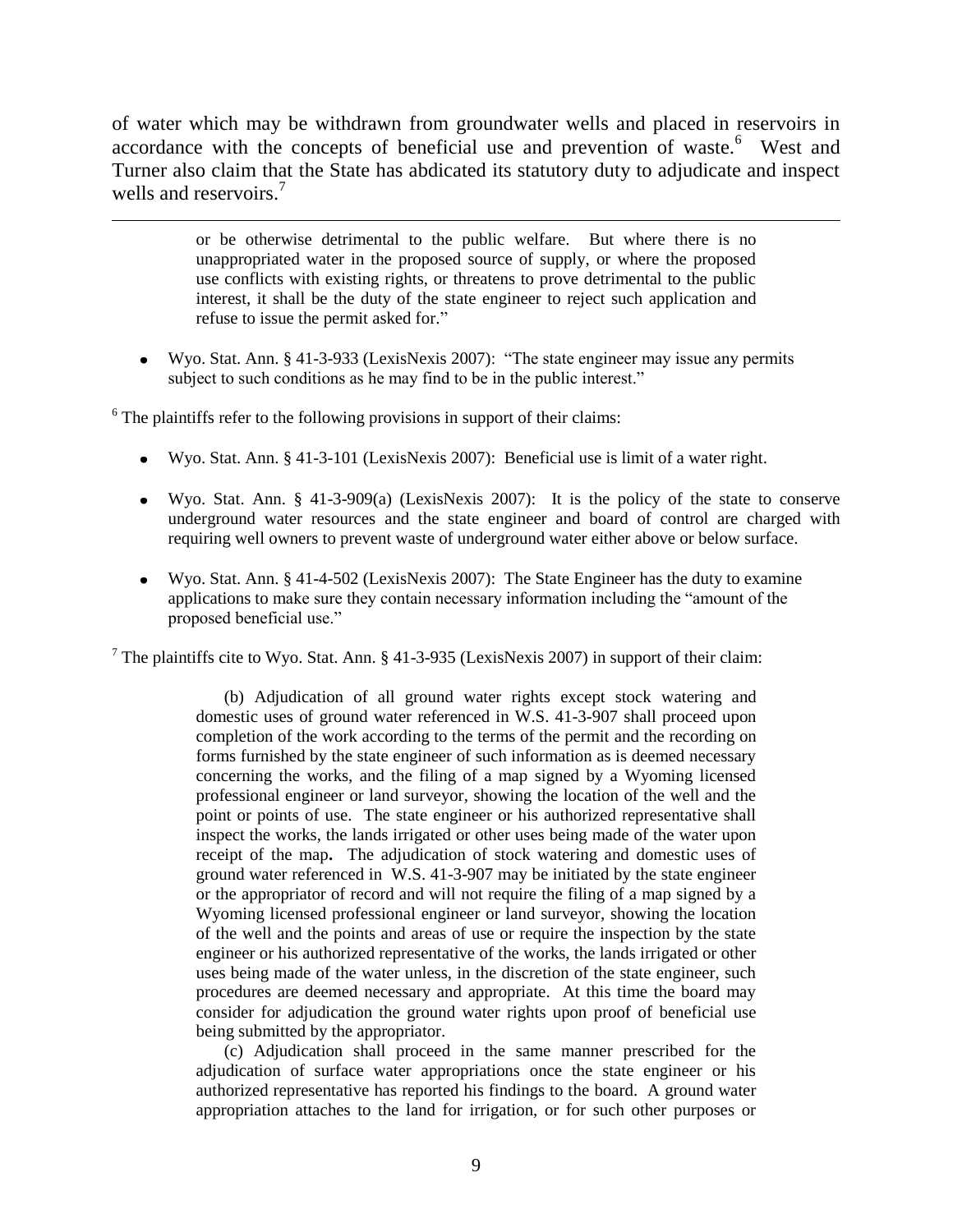3. The State's actions violate the plaintiffs' due process rights. Although they do not explain this due process allegation, we assume they are referring to their assertion that "neighboring landowners" do not receive notice and an opportunity to be heard when the State considers applications for CBM water permits. As such, it is a restatement of part of their first cause of action.

4. The State has violated the Wyoming Administrative Procedure Act (WAPA), Wyo. Stat. Ann. §§ 16-3-101 through 16-3-115 (LexisNexis 2007), governing agency rulemaking. Specifically, the plaintiffs claim the State has failed to promulgate rules pertaining particularly to CBM well and reservoir permitting and is, instead, unlawfully regulating by "policy" and "guidance" as evidenced by the exhibits to the complaint.  $8$ 

### *c. Application of Declaratory Judgment Law to Plaintiffs' Complaint*

[¶22] As explained in more detail below, we conclude West's and Turner's claims and requests for relief are simply too amorphous to be justiciable. The first two *Brimmer*  elements for a justiciable controversy require the plaintiffs to allege that they have a tangible interest which has been harmed and that a judicial decision in their favor will effectively remedy the harm. In the context of this case, West and Turner needed to allege: the State has a constitutional or statutory duty to undertake some function in administering CBM water; it failed or will fail to do so on CBM facilities affecting their property; that particular failure by the State has damaged or will damage their property in an actual, as opposed to theoretical, way; and a declaration that the State has the responsibility to undertake that specific function will effectively remedy their harm.

[¶23] While West and Turner do allege the State has generally failed to comply with certain statutory and constitutional duties in administering CBM water and that they have a genuine interest in that they own property that has been harmed by CBM water, they do

<sup>8</sup> West and Turner claim the State violates:

- Wyo. Stat. Ann. § 41-4-211(b) (LexisNexis 2007): The board of control is authorized to "adopt" reasonable rules and regulations to carry out the duties imposed by law" to it.
- Wyo. Stat. Ann. § 41-3-909 (LexisNexis 2007): The state engineer is authorized, on the advice and consent of the board of control, to prescribe rules that are necessary or desirable to effectively administer the policy of conserving underground water.
- Wyo. Stat. Ann. § 41-3-308 (LexisNexis 2007): The state engineer is authorized and directed to promulgate regulations for construction, etc. of dams, diversion systems and reservoirs to carry out the purposes of the act.

object for which it was acquired.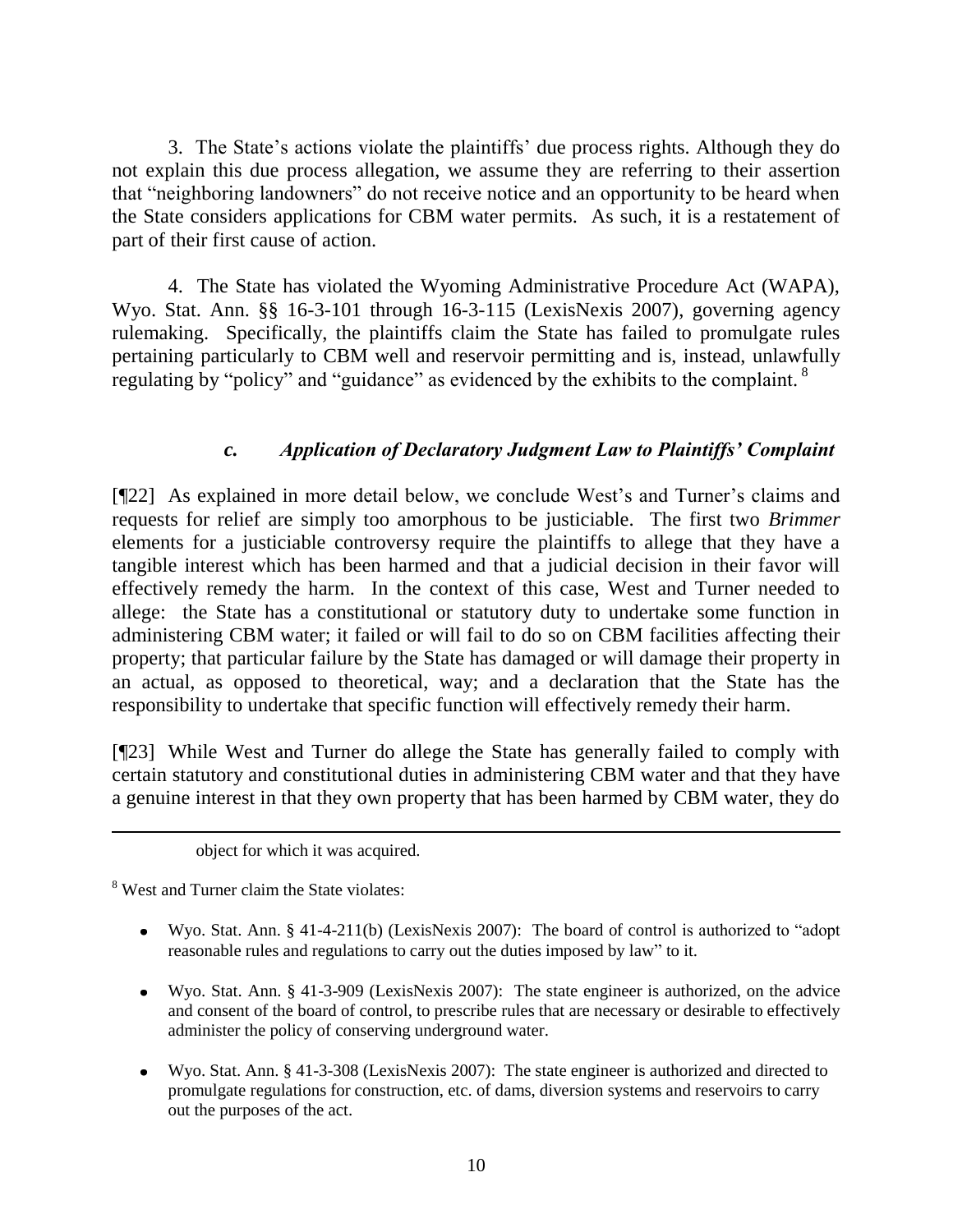not allege facts that connect the asserted general deficiencies in the State's administration of CBM water to direct harm they have suffered or will suffer in the future. Nor, do they allege facts that would indicate a declaratory judgment in accordance with their particular requests for relief will have an actual effect on their properties.

[¶24] It is very important to focus on what West and Turner allege and what they do not allege in terms of a tangible interest and the utility of a judicial ruling. Many of their allegations are very broad. For example, they state:

> Plaintiffs bring this action to have the Court resolve constitutional questions regarding management of Wyoming's most valuable and finite resource: water. This is a matter of great public importance, impacting the social and economic realities of the present-day organization of Wyoming's society;

and

 $\overline{a}$ 

The future of Wyoming's water supply, its lands, and the fabric of its society are threatened by the waste of Wyoming's ground water, and by the actual and potential damage and injury to soil, crops, vegetation, existing water wells, and ground water and surface water rights that is the result of Defendants' failure to administer water pursuant to the Wyoming Constitution and laws.

[¶25] With regard to their specific interests, the plaintiffs state in the "Parties" section of their amended complaint: 9

- 6. Plaintiffs seek to prevent further injury and damage to their adjudicated water rights, the lands they use for forage and crops, and their trees and riparian vegetation that provide aesthetic value and stock and wildlife shelter.
- 7. Plaintiffs have been foreclosed of the opportunity to prevent continuing damage to their water rights, lands, and crops by the State's Engineer's summary and conclusory determinations to grant permits for CBM ground water diversions and storage, which violate both the Plaintiffs' due process rights and the State Engineer's and Board of Control's constitutional obligations.

In the "Facts Common to all Claims" section of the amended complaint, the Plaintiffs allege:

23. The [State Engineer] accepts applications and issues permits for storage of CBM water in on and off-channel reservoirs without providing neighboring landowners such as Plaintiffs with notice or an opportunity for a hearing to object to the permit issuance.

<sup>&</sup>lt;sup>9</sup> The plaintiffs also provide the following statements in their amended complaint pertaining to the specific impacts of the State's actions on their properties. In the introductory paragraphs of their amended complaint, they allege: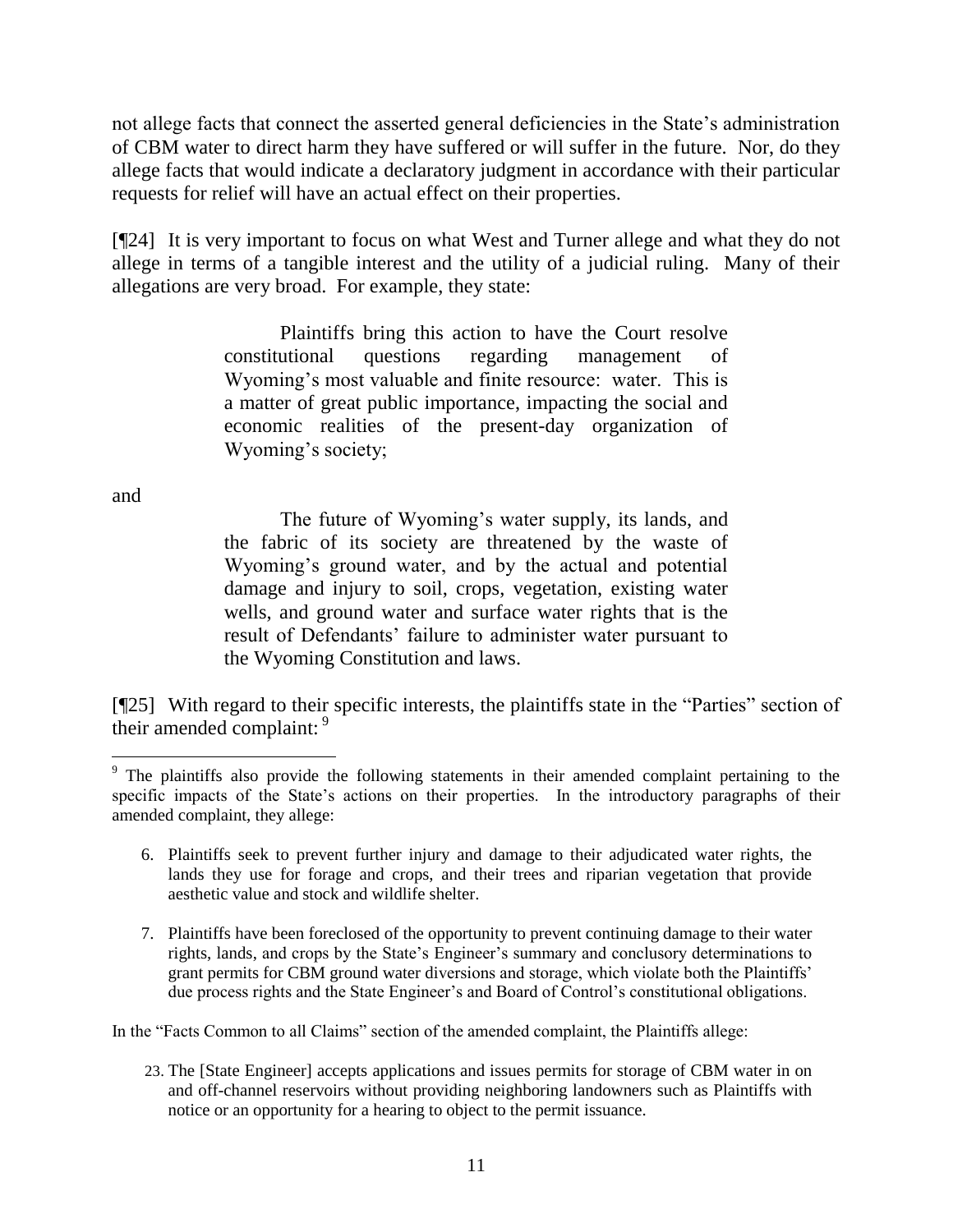- 8. Plaintiff [West] . . . owns and operates West Ranch. For over fifty years Bill and Marge West have produced crops and raised cattle on the 13,000 acre property. The normal irrigation of the Wests' ranch is prevented by the saline and sodic CBM water that has mixed with the water supply from Spotted Horse Creek. Flooding from CBM water has also killed vegetation and damaged the soil of the ranch's valuable bottom lands. CBM water stored in reservoirs has flooded bottom lands on the ranch and otherwise leaked out, damaging the soil and killing vegetation.
- 9. Plaintiffs [Turner] own the Turner Ranch on Bates Creek in the Cheyenne River Drainage. The three permitted wells they use for domestic and stock watering purposes are either dried up or threaten to dry up as a result of CBM ground water pumping in the area.

[¶26] The plaintiffs' allegation that they own property affected by CBM water indicates they have a tangible interest and satisfies the first *Brimmer* element. To meet the second element of the *Brimmer* test and demonstrate that the controversy is one upon which a judgment of the court may effectively operate, they must allege that the State's failures have affected their property. In other words, the "court's decision must have some practical effect upon the litigants.‖ *Reiman,* 838 P.2d at 1187. *See also*, *Holly Sugar Corp. v. Fritzler,* 42 Wyo. 446, 463, 296 P. 206, 210 (Wyo. 1931); *Heilig,* ¶ 10, 64 P.3d at 738. Thus, West and Turner must allege facts to link the State's failures to follow its constitutional and statutory duties and the remedy they seek to impacts on their property.

[¶27] When we examine the relief requested by West and Turner, we find no allegation as to how that relief will redress or prevent the damage they claim their property has incurred or will certainly incur in the future. They ask that the court enter a judgment declaring that the State's practice of permitting CBM groundwater wells and reservoirs unconstitutional and in violation of the applicable statutes and rules. They also ask for specific declarations, which we summarize as:

1. The current permitting of CBM ground water and reservoirs violates Wyoming's statutes because it fails to quantify the amount of water put to beneficial use for CBM production.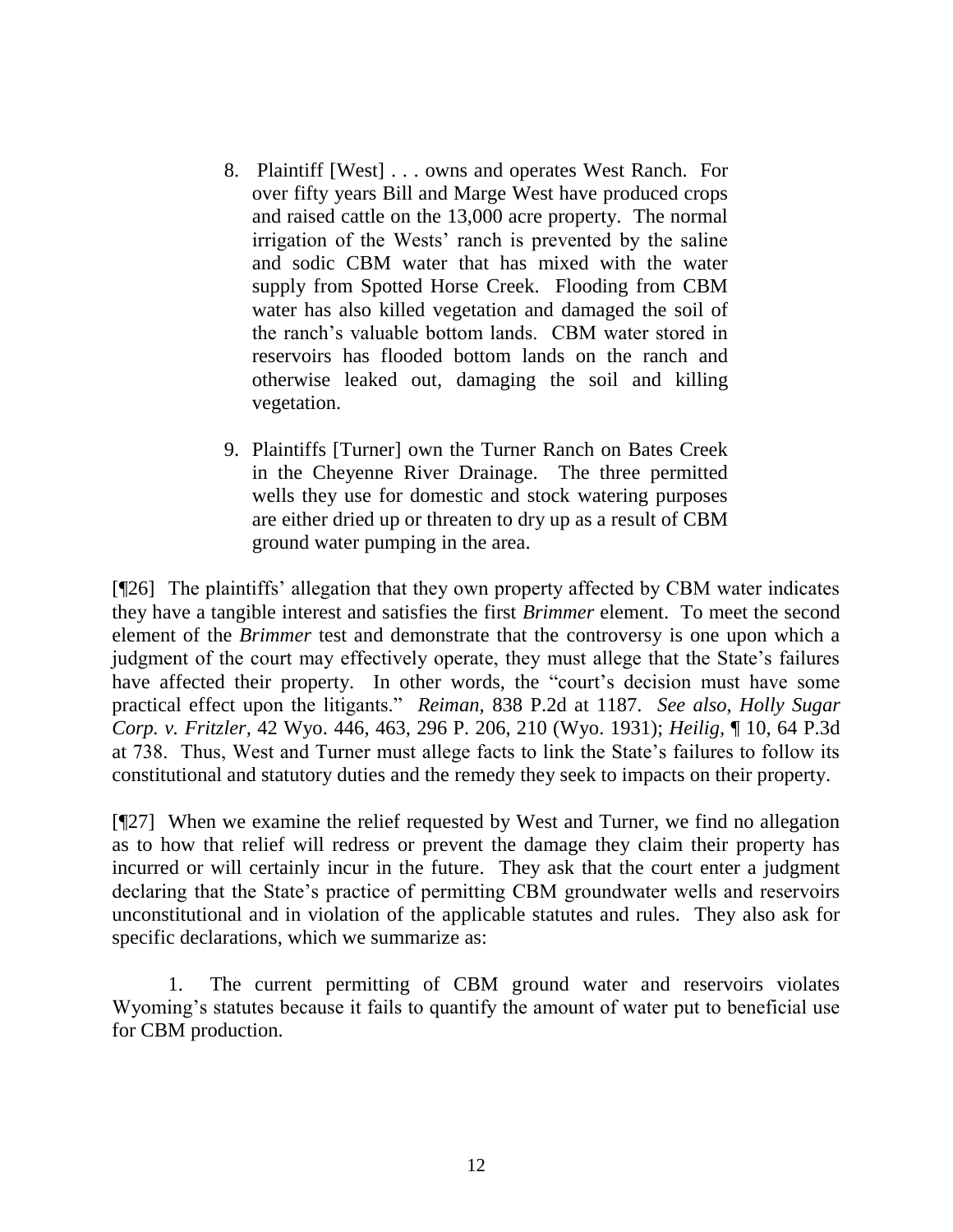2. The [State Engineer's] practice of permitting CBM ground water without notice and an opportunity for a hearing violates the constitutional right to due process of law under the United States and Wyoming constitutions.

3. The State cannot issue permits for CBM groundwater wells and reservoirs without adopting rules pursuant to WAPA specifically addressing CBM water and defining the "public interest."

4. Placement of CBM water in reservoirs and pits for the purpose of achieving disposal of that water through evaporation, infiltration and/or flushing is not a beneficial use of water.

5. The State must evaluate and weigh the public and various interests as part of its duty to supervise Wyoming's water.

6. The State must inspect and adjudicate all CBM groundwater wells and reservoirs used to store CBM water.

[¶28] The plaintiffs attack the State's process for issuing CBM water permits throughout Wyoming and within the Powder River Basin. 10 For example, West and Turner allege that the State has failed to fulfill its duty to consider the public interest in making CBM water permitting decisions. They suggest that, if the State had properly considered the public interest, it would have denied the permits or at least incorporated a condition that the applicants have a disposal plan to reduce the impacts on downstream landowners. The plaintiffs do not, however, allege that the State issued a particular permit affecting their property without considering the public interest, ask that any permit affecting their property be revoked or denied for failure to consider the public interest, or assert with any certainty that permits will be issued in the future that will actually injure their interests. They also do not explain how the relief they request, i.e., that the State be required to

 $\overline{a}$ <sup>10</sup> The Colorado Supreme Court recently issued a decision pertaining to the Colorado State Engineer's responsibility to regulate CBM water. *Vance v. Wolf,* Docket No. 07SA293 (Colo. April 20, 2009). The Colorado State Engineer did not regulate CBM water wells because it did not consider diversion for CBM production to be a beneficial use but rather regarded it as a nuisance. By failing to issue permits or otherwise regulate CBM water wells, the State Engineer was allowing out-of-priority diversions of water for CBM production. Some Colorado ranchers brought a declaratory judgment action, seeking a declaration that diversion of groundwater for CBM production was a beneficial use and, consequently, should be regulated by the Colorado State Engineer. There was no discussion in *Vance* about the ranchers' standing to bring the action, but the opinion does state that they alleged that their vested senior water rights were being harmed by the State's failures. The Colorado Supreme Court ruled that diversion of ground water for CBM production is a beneficial use and the State Engineer was, therefore, required to regulate it. *Vance* is obviously different from the case presented here as the State does regulate CBM water in Wyoming, although West and Turner do not agree with its methods.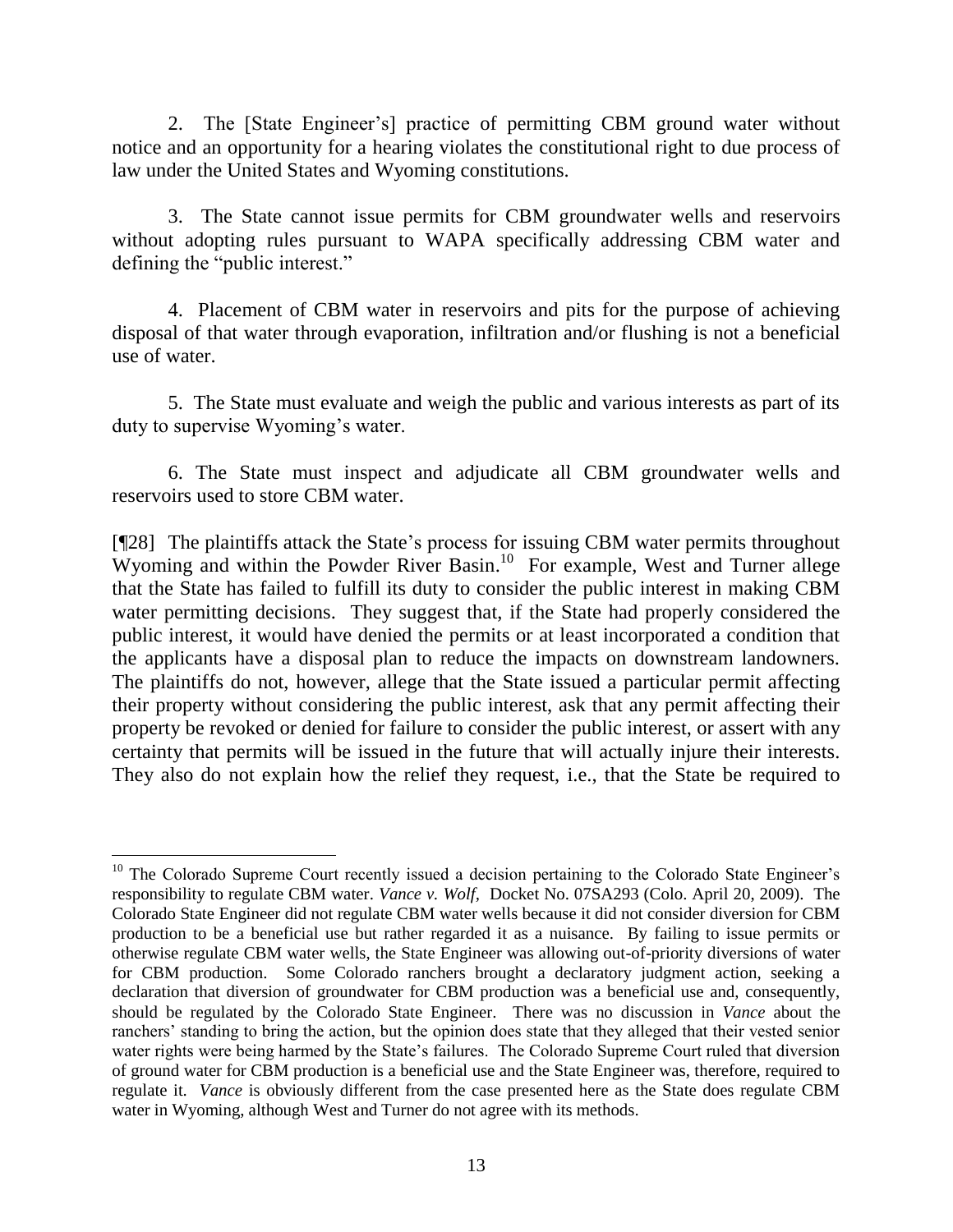consider the public interest before approving applications for well and reservoir permits, will address any past or future harm to them. Instead, they simply assert that future unspecified CBM water production will cause long term damage to the state.

[¶29] Even if we were to declare that the State is required to consider the public interest, a result that seems to be required by the applicable statutory and constitutional provisions, we cannot be assured that such a declaration would have a practical effect on the plaintiffs. This situation is similar to *White, Mountain West* and *Anderson* where this Court ruled that the courts do not have the power to determine anticipated or theoretical disputes and is distinguishable from *Rocky Mountain* where there was a specific allegation that the plaintiffs were required to immediately apply for permits under the disputed regulatory scheme.

[¶30] As we explained in *Cranston v. Thomson,* 530 P.2d 726, 729 (Wyo. 1975), the difference between an abstract question that is nonjusticiable and a controversy contemplated by the Uniform Declaratory Judgments Act is one of degree. "Basically, the problem in each case is whether the facts alleged under all the circumstances show that there is a substantial controversy between parties having adverse legal interests of sufficient immediacy and reality to warrant the declaratory judgment." *Id.*, citing *Golden v. Zwickler*, 394 U.S. 103, 89 S.Ct. 956, 959-960, 22 L.Ed.2d 113 (1969). Persons seeking a declaratory judgment, therefore, have the duty to allege sufficient specific facts showing that a judgment in their favor will have an immediate and real effect on them. This is true even under the concept of notice pleading. To find that West and Turner have a justiciable controversy in this case, we would have to make a number of assumptions about facts that are material and necessary to their claims. For instance, we would have to assume that, because their properties have been damaged by CBM water, an order requiring the State to consider the public interest in its permitting decisions would mitigate that damage or prevent it in the future. West and Turner have not made those allegations, and it is not the court's function or duty to make such assumptions. In the absence of allegations of material and necessary facts, the State is entitled to an order of dismissal for failure to state a claim upon which relief can be granted. *Martinez,* 891 P.2d at 790.

[¶31] It should also be noted that determining whether an agency has properly considered the public interest requires review of the facts of a particular action. *See, e.g*., *Shokal v. Dunn,* 707 P.2d 441 (Idaho 1985) and *Pyramid Lake Paiute Tribe of Indians v. Washoe County*, 918 P.2d 697 (Nev. 1996) (considering whether the involved state agencies had properly considered the public interest when granting specific water appropriation permits). By failing to challenge a particular permit, the plaintiffs have not provided a context in which a court could determine whether the public interest had been considered.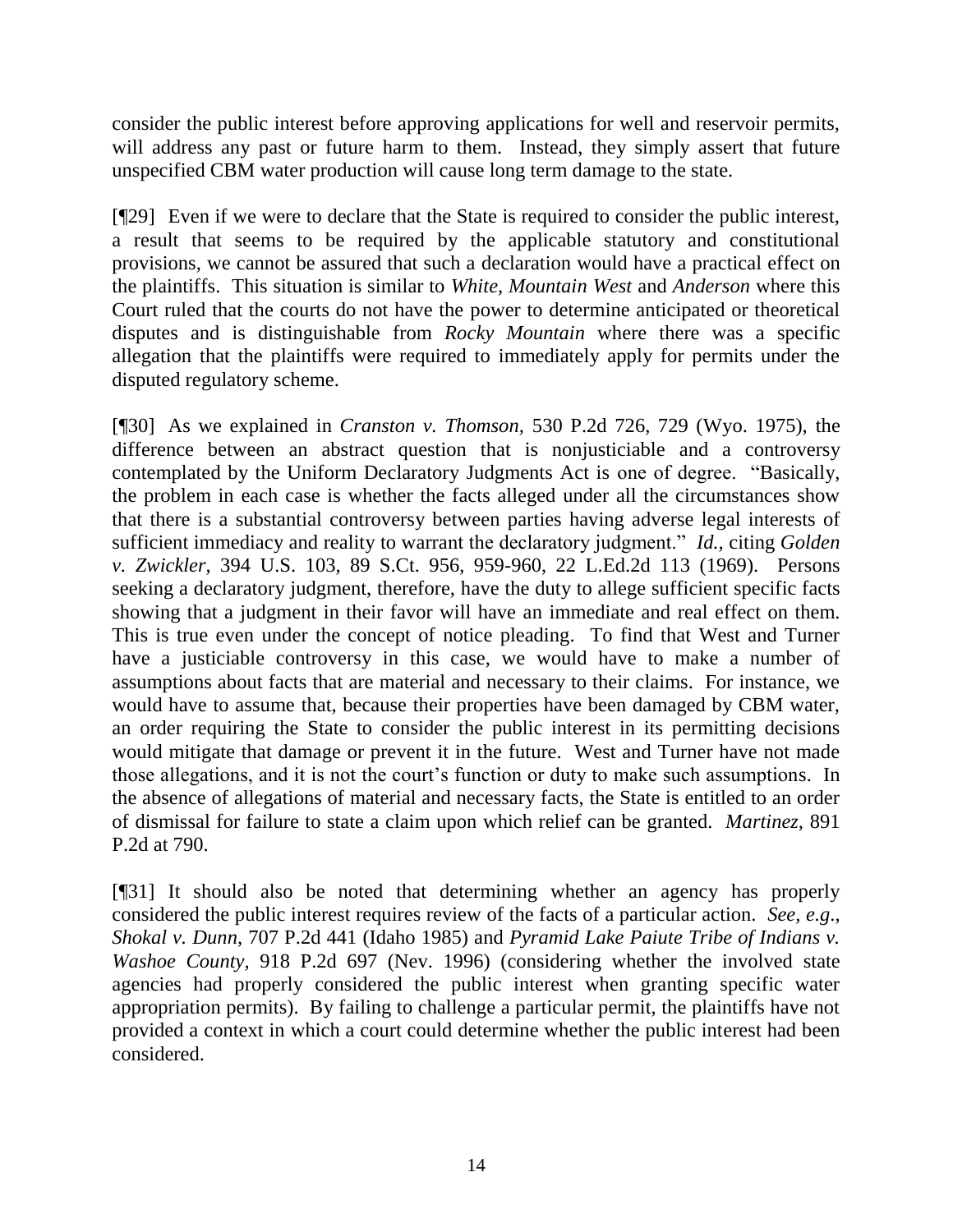[¶32] The declarations requested by West and Turner address the harm they claim the permitting process is causing the citizenry of the state and the public interest. However, they are not entitled to a declaratory judgment that the State's actions violated the rights of other persons, *Budd*, 543 P.2d at  $372$ .<sup>11</sup> It is not the function of the judicial branch to pass judgment on the general performance of other branches of government. Instead, it is our function to resolve specific controversies between adverse parties and determine whether those parties, in the context of that controversy, have complied with the law. By failing to challenge a specific permitting action, West and Turner have not satisfied the second *Brimmer* requirement.

[¶33] The same problem exists with regard to their due process claim. West and Turner do not allege that they were deprived of notice and an opportunity to be heard on any particular permit that affects their property. Instead, they are apparently seeking a declaration that the State's procedures violate the due process rights of "neighboring" landowners" in general. This assertion presents an abstract legal question rather than the requisite "substantial controversy between parties having adverse legal interests of sufficient immediacy and reality to warrant the declaratory judgment." *Cranston*, 530 P.2d at 729.

[¶34] West's and Turner's complaints regarding the lack of adjudication and inspection of CBM wells and reservoirs suffer from similar deficiencies. Adjudication of water rights serves the purposes of establishing the relative priorities of water users and quantifying those rights, in accordance with the constitutional and statutory concept of beneficial use. *See, e.g*., *In re Big Horn River System,* 2004 WY 21, 85 P.3d 981 (Wyo. 2004); *Nichols v. Hufford,* 21 Wyo. 477*,* 133 P. 1084 (Wyo. 1913). Inspection serves the obvious purpose of determining whether permitted reservoirs and wells meet the legal requirements.

[¶35] The plaintiffs claim the statutes require the State to adjudicate CBM wells and reservoirs and the State has failed to do so for a "majority" of the CBM wells and reservoirs. By alleging that a majority of the CBM wells and reservoirs have not been adjudicated, they are implying that some of them have been. In order to present a justiciable controversy, the plaintiffs are required to assert that the wells and reservoirs

 $11$  It appears that the plaintiffs may be attempting to act as "private attorneys general" by requesting, on behalf of the citizenry of the state, a ruling that the relevant agencies are not following the law. However, such an action may be maintained only if there is a statute specifically giving a party the right to act as a private attorney general to enforce the state's laws. For example, the Environmental Quality Act contains such a provision at Wyo. Stat. Ann. § 35-11-904. *See also*, *Belle Fourche Pipeline Co. v. Elmore Livestock Co.* 669 P.2d 505 (Wyo. 1983) (interpreting an earlier version of the EQA's private attorney general statute). The plaintiffs do not direct us to any statute giving them the authority to act as private attorneys general to secure a judgment, on behalf of the general citizenry, that the State is violating the law.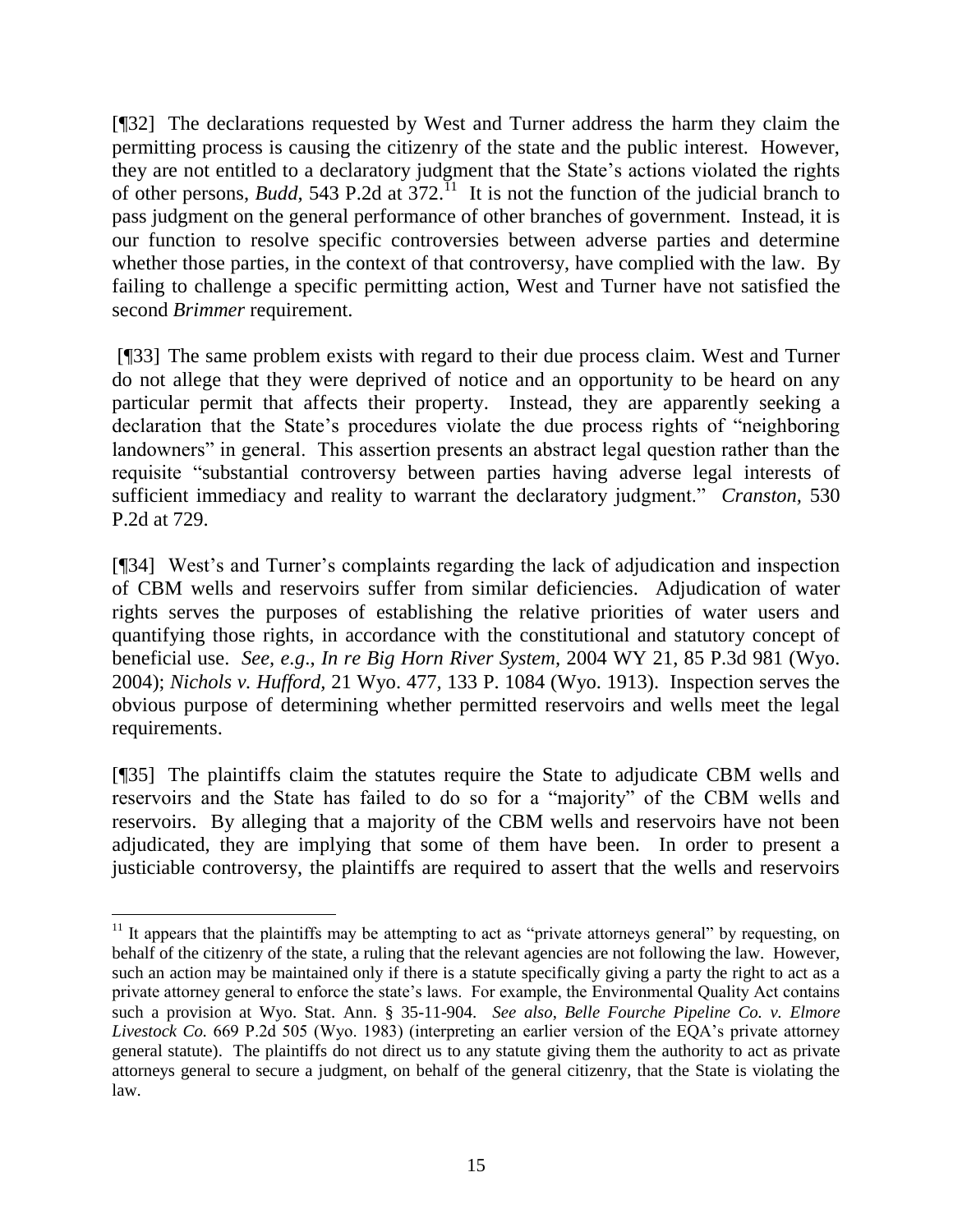affecting their lands (i.e., their tangible interests) have not been adjudicated and that failure by the State has harmed their properties. They do not make that specific allegation. In addition, the plaintiffs do not allege that a judicial order requiring the State to undertake its adjudication function on a state-wide basis will remedy the damages they have suffered or will certainly suffer in the future.

[¶36] Turner does allege domestic and stock wells on their property have dried up or threaten to dry up because of CBM water pumping in the area. They do not, however, allege that their wells or the relevant CBM wells have not been adjudicated; they have requested an adjudication and the State has refused; particular CBM wells are interfering with their wells; any particular user is taking more water than necessary for beneficial use; or an order requiring the State to undertake state-wide adjudication of CBM wells will remedy their alleged harm. Thus, the plaintiffs have not alleged sufficient facts to show that they are entitled to the relief they request—an order directing the State to undertake adjudication of all CBM wells and reservoirs—under the Declaratory Judgment Act.

[¶37] West and Turner also assert that the statutes require the State to inspect completed works and assert that water stored in CBM reservoirs has flooded their bottom lands and is otherwise leaking out and damaging their property. They do not, however, identify the CBM reservoirs that are damaging their properties or how a judicial declaration that the State is generally required to inspect reservoirs would effectively redress their particular grievances. Thus, the plaintiffs have not successfully alleged their interest would be protected by an order of the court.<sup>12</sup> In *Budd*, the plaintiff did not allege how the Surplus Water Law affected his water rights and, therefore, he did not present a justiciable claim. Similarly, the plaintiffs here do not connect the State's alleged failures to follow its statutory duties for adjudication and inspection to their particular circumstances. By requesting some type of general ruling that the State is improperly administering CBM water without challenging a specific action or requesting individualized relief, the plaintiffs' complaint is a perfect example of a nonjusticiable controversy and a failure to meet the minimal requirements for notice pleading under W.R.C.P. 8.

 $12$  We note that West and Turner could bring a civil action against the individual CBM producers whose water practices are damaging their property. This Court has seen numerous cases presenting similar issues. In *Reed v. Cloninger,* 2006 WY 37, 131 P.3d 359 (Wyo. 2006), we stated that a water user who fails to exercise reasonable care in directing irrigation or waste water is negligent, and the ditch owner will be responsible for the damages neighbors suffer as a result of his negligence. *Id.*, **[13, 131 P.3d at** 365. In *Davis v. Consolidated Oil & Gas, Co.,* 802 P.2d 840 (Wyo. 1990), the landowners brought a negligence and trespass action against an oil and gas producer on the basis that the company's failure to properly plug an abandoned oil and gas well resulted in salty seepage water damaging their land. In *Hoy v. Miller,* 2006 WY 147, 146 P.3d 488 (Wyo. 2006), a landowner brought an action seeking recovery for damages to his land caused by a leaking reservoir. *See also, Howell v. Big Horn Basin Colonization Co.,*  14 Wyo. 14, 81 P. 785 (Wyo. 1905).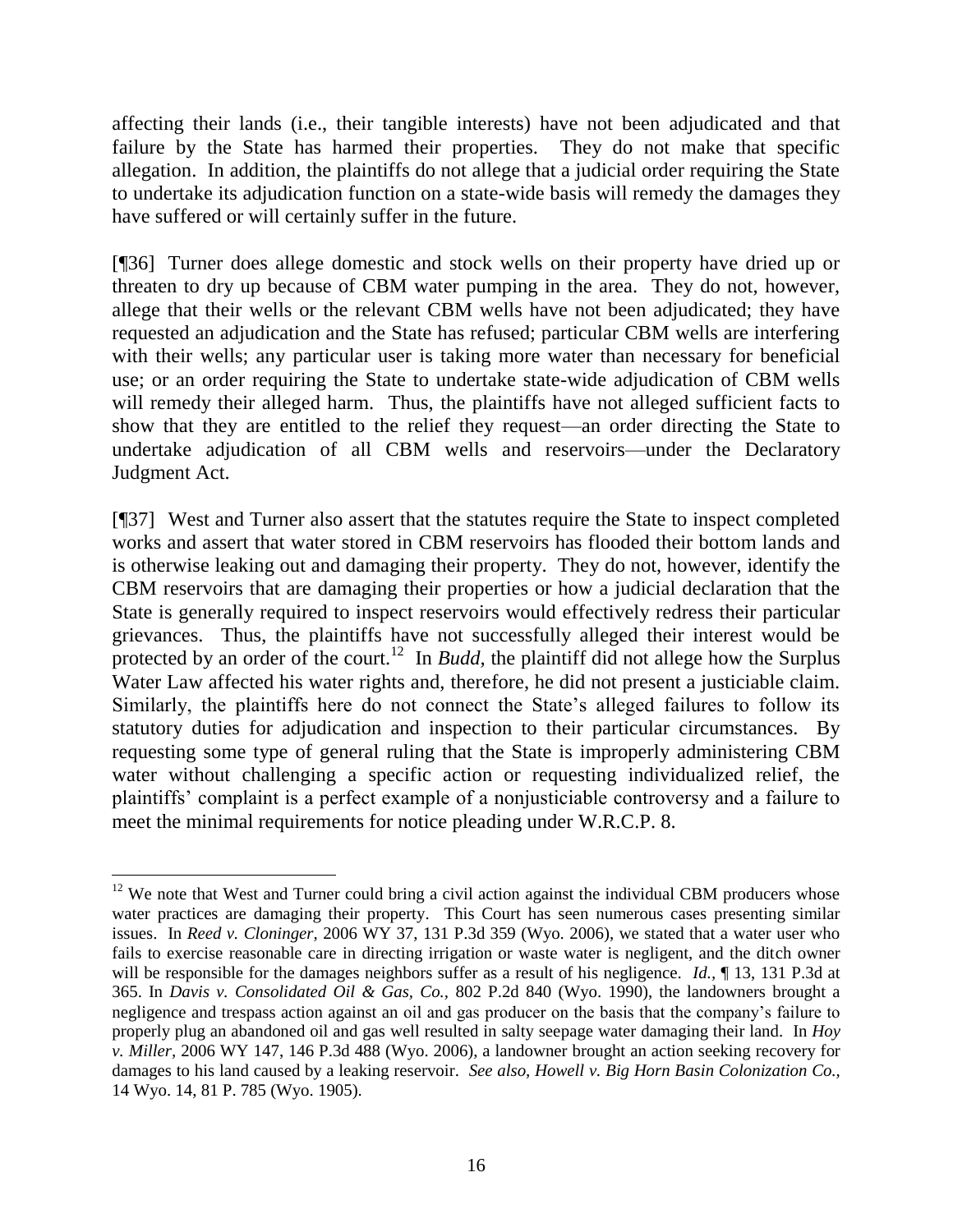[¶38] Moreover, as we explained in *Rocky Mountain* and *Bonnie M. Quinn,* when the matter at issue is one that has been delegated to an administrative agency, such as whether to grant a permit, the challenger must utilize available administrative processes rather than bring a declaratory judgment action. By refusing to consider a declaratory action in matters requiring agency expertise, we avoid usurping the agency's fact finding and discretionary functions. Such a situation is distinguishable from when a party challenges the agency's statutory authority to act, like the producers' challenge to the EQC's authority to adopt rules in *Rocky Mountain,* which is an appropriate declaratory judgment action.

[¶39] There are administrative remedies available to West and Turner for many of their complaints, and they apparently have not availed themselves of those procedures. First, Turner could file a well interference action pursuant to Wyo. Stat. Ann. § 41-3-911  $(LexisNext's 2007)<sup>13</sup>$  to remedy the alleged interference with their wells by CBM wells. A well interference action would provide a specific factual scenario for the agencies and, on judicial review, the courts to consider.

[¶40] To the extent the plaintiffs are asserting that CBM producers are using more water than necessary for production of methane gas, i.e., exceeding the amount necessary for beneficial use and/or wasting water, they have other remedies available to them to protect

<sup>13</sup> Section 41-3-911 states in relevant part:

 $\overline{a}$ 

(b) Any appropriator of either surface or underground water may file a written complaint alleging interference with his water right by a junior right. Complaints are to be filed with the state engineer and are to be accompanied by a fee of one hundred dollars (\$100.00) to help defray costs of investigation. This section is not applicable to interference between two (2) surface water rights. Upon receiving the complaint and fee, the state engineer shall undertake an investigation to determine if the alleged interference does exist. Following the investigation, the state engineer shall issue a report to all interested parties stating his findings. The report may suggest various means of stopping, rectifying or ameliorating the interference or damage caused thereby.

(c) Any interested appropriator who is dissatisfied with the results of the foregoing procedure may proceed under the applicable provisions of the Wyoming Administrative Procedure Act [§§ 16-3-101 through 16-3-115]. If a hearing is to be held, it shall be held before the appropriate water division superintendent. The superintendent shall report to the board of control at its next meeting. The board shall issue its order to include findings of fact and conclusions of law.

<sup>(</sup>a) Whenever a well withdrawing water for beneficial purposes shall interfere unreasonably with an adequate well developed solely for domestic or stock uses as defined in W.S. 41-3-907, whether in a control area or not, the state engineer may, on complaint of the operator of the stock or domestic well, order the interfering appropriator to cease or reduce withdrawals of underground water . . .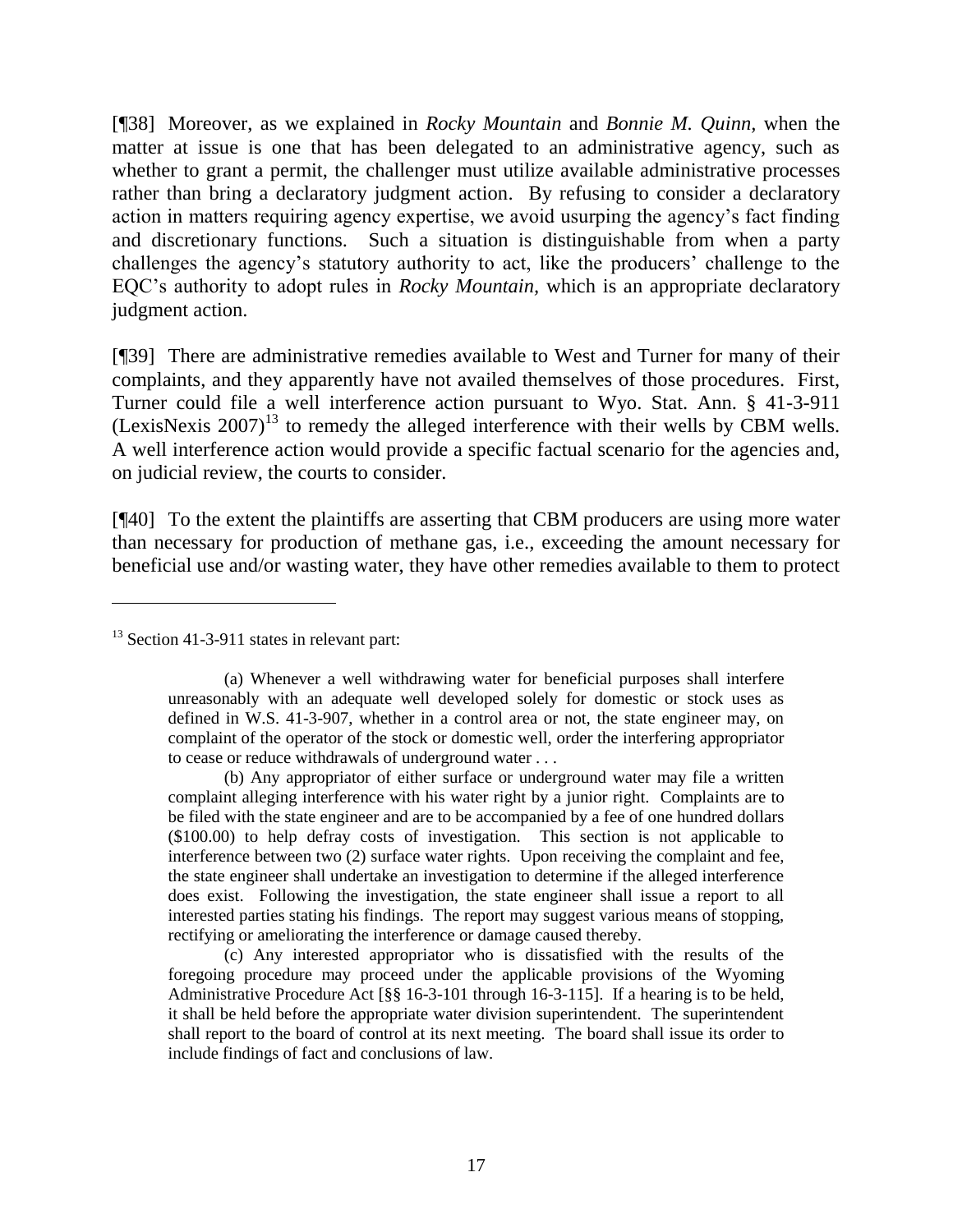their water rights in the affected streams and/or wells. In *Zezas Ranch, Inc. v. Board of Control,* 714 P.2d 759 (Wyo. 1986), we stated that, under the proper circumstances, the Board of Control has jurisdiction to consider a petition from a surface water user to adjudicate another user's right. *Id.* at 761. Presumably, the State has similar powers with respect to groundwater wells. Thus, if the appropriate circumstances were presented, the plaintiffs could petition the Board of Control for a determination of the quantity of water another water right holder is entitled to use.

[¶41] The plaintiffs could also petition the district court, pursuant to § 16-3-114, for review of a particular administrative action, such as the granting of a well permit or an adjudication order, so long as they could show that they were "aggrieved or adversely affected‖ by the agency action or inaction. Under such circumstances, the plaintiffs could challenge the processes used by the State in making its decision and/or the legal and factual basis for the decision. There is no showing in this case that the plaintiffs have challenged the permits affecting their properties through the available administrative channels.

[¶42] Likewise, West's and Turner's request for an order directing the State to adopt new or revised rules and regulations is not appropriate for declaratory judgment. Wyoming statutes specifically give the State authority to adopt rules and regulations for the administration of water, *see, e.g*., Wyo. Stat. Ann. §§ 41-4-211, 41-3-909 and 41-3- 308 (LexisNexis 2007). The State has adopted rules pertaining to groundwater and reservoirs, although they are not specific to CBM water. *See*, Rules of State Engineer's Office, Chap. 1 (Introduction to Wyoming Water Administration); Chap. 4 § 2 (Adjudication of Proofs, Groundwater Proofs) (2005); Rules of State Engineer's Office, Surface Water, Chap. 5 (Reservoirs) (1980); Rules of State Engineer's Office, Ground Water Rules (1974).

[¶43] Any interested person may petition an agency for promulgation, amendment or repeal of a rule under § 16-3-106. We recognized the importance of the petition process in *Goedert v. State ex rel., Wyo. Worker's Safety and Comp. Div.,* 991 P.2d 1225, 1228 (Wyo. 1999). West and Turner should have requested rule making before seeking a declaratory judgment ordering the State to undertake that function.<sup>14</sup> This is especially true because, under the procedure set forth in  $\S$  16-3-106, a petitioner "may accompany

<sup>&</sup>lt;sup>14</sup> We do not suggest, at this juncture, that the plaintiffs would be entitled to a ruling directing the agencies to adopt rules even if they had exhausted their administrative remedies. A determination of whether an agency is required to adopt regulations depends on the agency's statutory authority and responsibility to adopt regulations. *See, e.g*., *Jergeson v. Board of Trustees of School Dist. No. 7, Sheridan County,* 476 P.2d 481, 483-84 (Wyo. 1970) (stating that agencies directed by the legislature to adopt rules should do so); *Rissler and McMurry v. Environmental Quality Council,* 856 P.2d 450 (Wyo. 1993) (ordering EQC to adopt rules because statute directed agency to do so); *Kearney Lake, Land and Reservoir Co. v. Lake DeSmet Reservoir Co.,* 487 P.2d 324 (Wyo. 1971) (ordering Board of Control to adopt rules).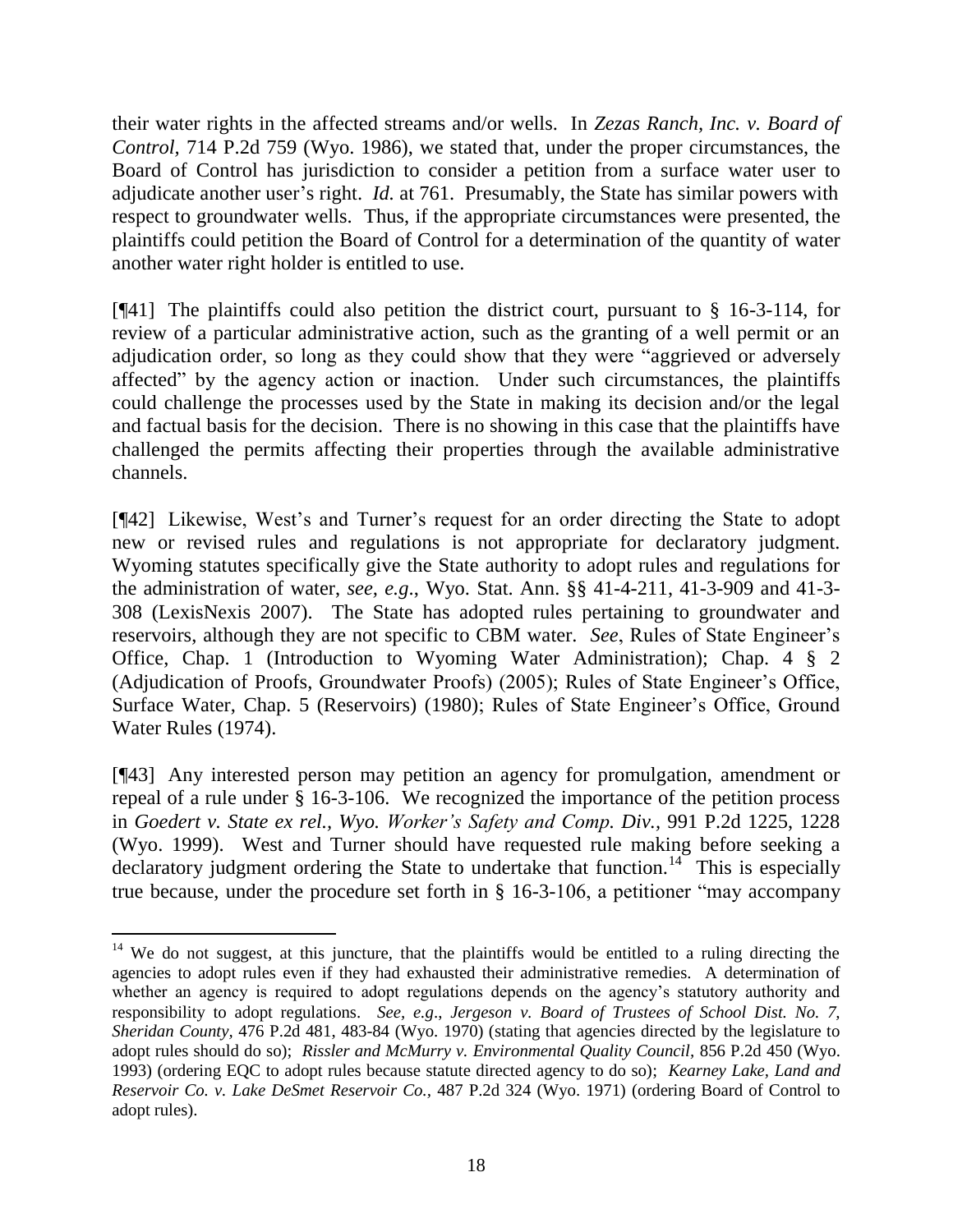his petition with relevant data, views and arguments" to help the agency determine if the petitioned action is appropriate. We conclude, therefore, that West's and Turner's fourth cause of action does not present a justiciable controversy.

[¶44] The plaintiffs stress that this case presents a matter of great public importance and, consequently, the elements of a justiciable controversy should be ignored or relaxed. As conceded by the State, the administration of water is unquestionably a matter of great importance in Wyoming's arid environment. Over a century ago, this Court stated: "It is doubtful if any questions of graver importance than those affecting water rights are presented for judicial consideration." Farm Inv. Co. v. Carpenter, 9 Wyo. 110, 61 P. 258, 259 (Wyo. 1900).

[¶45] *Jolley v. State Loan and Inv. Bd.,* 2002 WY 7, ¶ 9, 38 P.3d 1073, 1077 (Wyo. 2002) involved a petition for review of agency action under § 16-3-114(a); nevertheless, we examined the public interest element of our justiciable controversy jurisprudence. *See also*, *Riedel v. Anderson,* 2003 WY 70, ¶ 22, 70 P.3d 223, 230 (Wyo. 2003).

> We have recognized a more expansive or relaxed definition of standing when a matter of great public interest or importance is at stake. *Washakie County School District Number One*, 606 P.2d 310, 317 [(Wyo. 1980)]. . . . Historically, we have applied the great public interest and importance doctrine to find standing where we ordinarily would not in the following instances: *Washakie County School District Number One*, 606 P.2d 310 (constitutionality of school financing); *Memorial Hospital of Laramie County*, 770 P.2d 223 [(Wyo. 1989)] (tax exempt status of hospital); *State ex rel. Wyoming Association of Consulting Engineers and Land Surveyors v. Sullivan*, 798 P.2d 826 (Wyo. 1990) (constitutionality of the Wyoming Professional Review Panel Act); *Board of County Commissioners of the County of Laramie v. Laramie County School District Number One*, 884 P.2d 946 (Wyo. 1994) (entitlement of school district to interest on school district funds held by county treasurer); and *Management Council of the Wyoming Legislature*, 953 P.2d 839 [(Wyo. 1998)] (constitutional scope of governor's veto power).

. . . .

[W]e have historically applied the doctrine when a constitutional question is presented—as in *Washakie School District Number One*; *Wyoming Association of Consulting*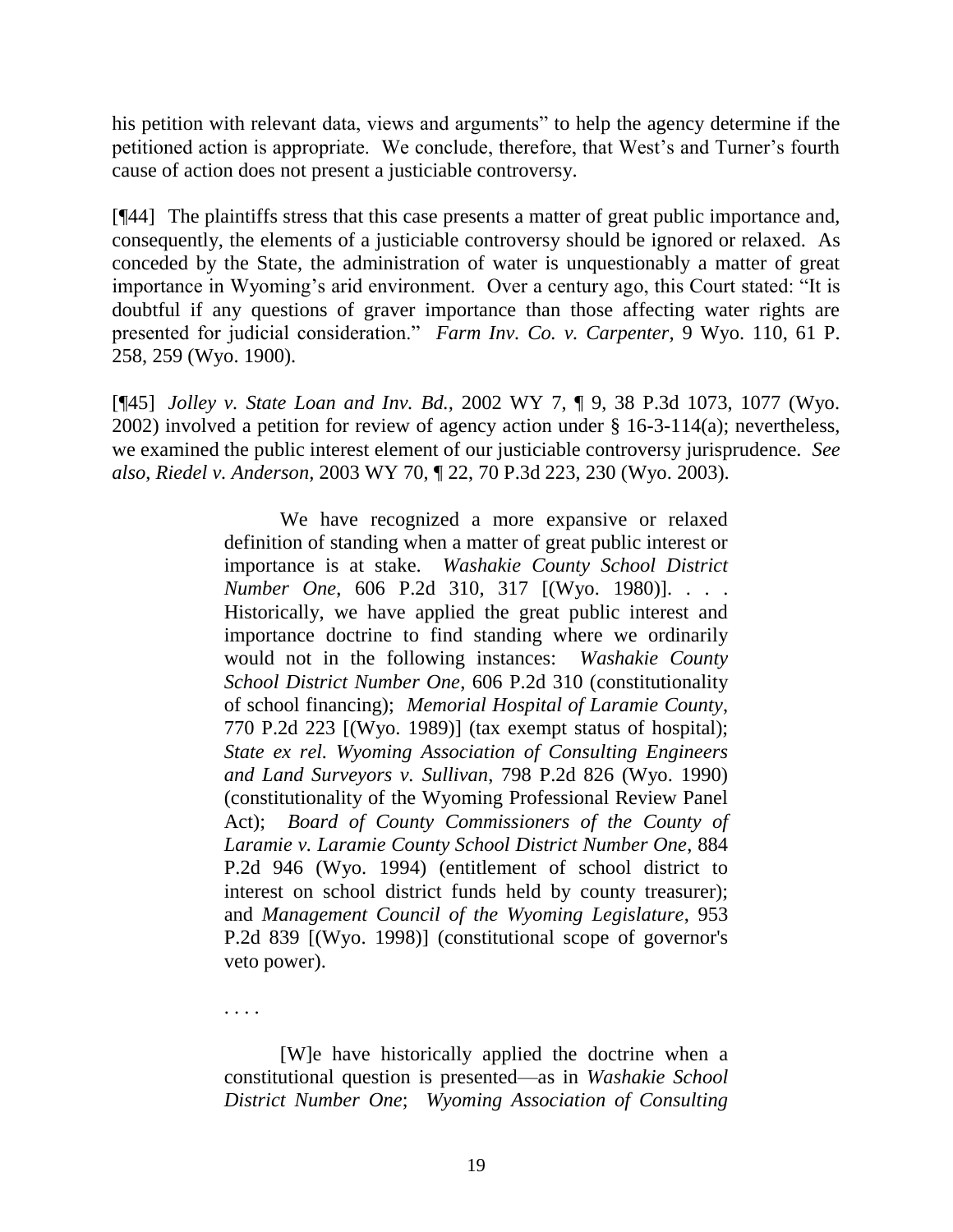*Engineers and Land Surveyors; and Management Council*- or where the issue concerns the apportionment of state revenues among governmental entities—as in *Memorial Hospital and Board of County Commissioners of the County of Laramie*. . . . The doctrine of great public interest or importance should be applied cautiously:

The question of great public importance rests with this court, *Kellner v. District Court In and For City and County of Denver*, 127 Colo. 320, 256 P.2d 887, 888 [(Colo. 1953)]. This exception must be applied with caution and its exercise must be a matter where strict standards are applied to avoid the temptation to apply the judge's own beliefs and philosophies to a determination of what questions are of great public importance.

*Brimmer v. Thomson*, 521 P.2d 574, 578 (Wyo. 1974).

*Jolley,* ¶ 9, 38 P.3d at 1077-78 (some citations omitted).

[¶46] Although we have said that the requirements for a justiciable controversy may be relaxed or avoided in matters of great public interest or importance, we have also stated that "wanting any of [the *Brimmer*] requisites, a great public interest alone is insufficient to warrant the action of the court under any situation which we might at present foresee." *Cranston,* 530 P.2d at 729. A close reading of the cases applying the public interest exception indicates that we have not detoured from *Cranston*. The plaintiffs in cases involving a matter of great public importance have also alleged a tangible interest that would receive some practical benefit from a judicial decision. For example, in *Brimmer,* incumbent state senators stated that they planned to file as gubernatorial candidates in the upcoming election. Consequently, a decision about the legality of running for the governor's office while still holding the office of state senator would have a practical effect on them. In *Washakie County*, the plaintiffs included parents, children, and school board members whose interests were directly affected by inequality in public school funding, and, in *Memorial Hospital,* the public hospital's finances would be directly affected by a decision on whether it owed sales tax on construction purchases. In *Director of State Lands & Investments v. Merbanco, Inc.,* 2003 WY 73, 70 P.3d 241 (Wyo. 2003), school children, their parents and the Wyoming Education Association were found to have standing to challenge the constitutionality of exchanges of school trust lands without competitive bid, a matter of great public importance; however, a corporation that was only a prospective bidder did not. While this Court has recognized a more lenient definition of justiciablity in matters of great public importance, the facts alleged in these cases demonstrate that public importance alone is not sufficient to establish justiciability.